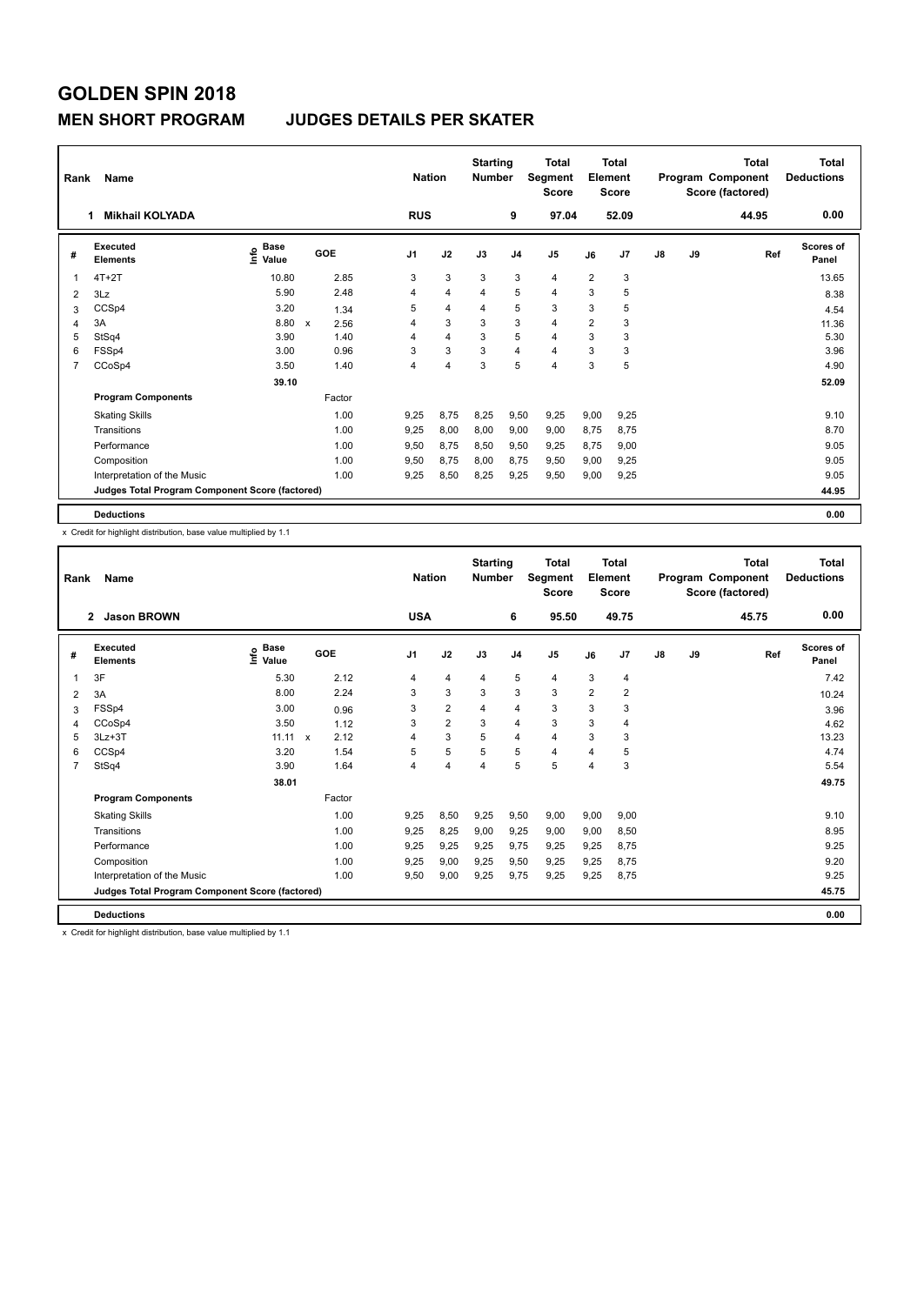#### **MEN SHORT PROGRAM JUDGES DETAILS PER SKATER**

| Rank           | Name                                            |                                             |                      | <b>Nation</b>  |                | <b>Starting</b><br><b>Number</b> |                | <b>Total</b><br>Segment<br><b>Score</b> |                | <b>Total</b><br>Element<br><b>Score</b> |               |    | <b>Total</b><br>Program Component<br>Score (factored) | <b>Total</b><br><b>Deductions</b> |
|----------------|-------------------------------------------------|---------------------------------------------|----------------------|----------------|----------------|----------------------------------|----------------|-----------------------------------------|----------------|-----------------------------------------|---------------|----|-------------------------------------------------------|-----------------------------------|
|                | <b>Alexander SAMARIN</b><br>3                   |                                             |                      | <b>RUS</b>     |                |                                  | 7              | 86.29                                   |                | 46.84                                   |               |    | 39.45                                                 | 0.00                              |
| #              | Executed<br><b>Elements</b>                     | <b>Base</b><br>e <sup>Base</sup><br>⊆ Value | GOE                  | J <sub>1</sub> | J2             | J3                               | J <sub>4</sub> | J <sub>5</sub>                          | J6             | J7                                      | $\mathsf{J}8$ | J9 | Ref                                                   | <b>Scores of</b><br>Panel         |
| 1              | $4Lz + 3T$                                      | 15.70                                       | 3.91                 | 4              | $\overline{4}$ | 3                                | $\overline{4}$ | 3                                       | $\overline{2}$ | 3                                       |               |    |                                                       | 19.61                             |
| 2              | $3T*$                                           | $\star$<br>0.00                             | 0.00                 | ٠              | ٠              |                                  |                | $\overline{\phantom{a}}$                |                |                                         |               |    |                                                       | 0.00                              |
| 3              | FCSp4                                           | 3.20                                        | 0.83                 | $\overline{2}$ | $\overline{2}$ | 3                                | $\overline{4}$ | 3                                       | $\overline{2}$ | 3                                       |               |    |                                                       | 4.03                              |
| 4              | 3A                                              | 8.80                                        | $\mathsf{x}$<br>1.92 | 3              | $\overline{2}$ | 3                                | 3              | $\overline{2}$                          | 1              | 2                                       |               |    |                                                       | 10.72                             |
| 5              | CCoSp4                                          | 3.50                                        | 0.63                 | 3              | $\overline{2}$ | $\overline{2}$                   | $\mathbf{1}$   | 3                                       | 1              |                                         |               |    |                                                       | 4.13                              |
| 6              | StSq4                                           | 3.90                                        | 1.09                 | 3              | 3              | $\overline{\mathbf{4}}$          | 3              | 3                                       | $\overline{2}$ | $\overline{2}$                          |               |    |                                                       | 4.99                              |
| $\overline{7}$ | CSSp4                                           | 3.00                                        | 0.36                 | 0              | $\overline{2}$ | $\overline{2}$                   | $\mathbf 0$    | 3                                       | $\mathbf{1}$   | 1                                       |               |    |                                                       | 3.36                              |
|                |                                                 | 38.10                                       |                      |                |                |                                  |                |                                         |                |                                         |               |    |                                                       | 46.84                             |
|                | <b>Program Components</b>                       |                                             | Factor               |                |                |                                  |                |                                         |                |                                         |               |    |                                                       |                                   |
|                | <b>Skating Skills</b>                           |                                             | 1.00                 | 8.75           | 7,50           | 8.25                             | 7,75           | 7,75                                    | 8,25           | 8,25                                    |               |    |                                                       | 8.05                              |
|                | Transitions                                     |                                             | 1.00                 | 8,50           | 6,75           | 7,50                             | 7,00           | 7,50                                    | 7,75           | 8,00                                    |               |    |                                                       | 7.55                              |
|                | Performance                                     |                                             | 1.00                 | 8.75           | 7,25           | 8,25                             | 7,50           | 7,50                                    | 8,00           | 8,25                                    |               |    |                                                       | 7.90                              |
|                | Composition                                     |                                             | 1.00                 | 8.75           | 7,25           | 7,75                             | 8,00           | 7,75                                    | 8,00           | 8,25                                    |               |    |                                                       | 7.95                              |
|                | Interpretation of the Music                     |                                             | 1.00                 | 8,75           | 7,00           | 7,75                             | 8,25           | 7,75                                    | 8,00           | 8,25                                    |               |    |                                                       | 8.00                              |
|                | Judges Total Program Component Score (factored) |                                             |                      |                |                |                                  |                |                                         |                |                                         |               |    |                                                       | 39.45                             |
|                | <b>Deductions</b>                               |                                             |                      |                |                |                                  |                |                                         |                |                                         |               |    |                                                       | 0.00                              |

\* Invalid element x Credit for highlight distribution, base value multiplied by 1.1

| Rank | Name                                            |         |                      |                           |         | <b>Nation</b>  |                | <b>Starting</b><br><b>Number</b> |                         | Total<br>Segment<br><b>Score</b> |                | Total<br>Element<br><b>Score</b> |               |    | Total<br>Program Component<br>Score (factored) | <b>Total</b><br><b>Deductions</b> |
|------|-------------------------------------------------|---------|----------------------|---------------------------|---------|----------------|----------------|----------------------------------|-------------------------|----------------------------------|----------------|----------------------------------|---------------|----|------------------------------------------------|-----------------------------------|
|      | <b>Daniel SAMOHIN</b><br>4                      |         |                      |                           |         | <b>ISR</b>     |                |                                  | 8                       | 85.10                            |                | 46.15                            |               |    | 38.95                                          | 0.00                              |
| #    | Executed<br><b>Elements</b>                     | lnfo    | <b>Base</b><br>Value | GOE                       |         | J <sub>1</sub> | J2             | J3                               | J <sub>4</sub>          | J <sub>5</sub>                   | J6             | J7                               | $\mathsf{J}8$ | J9 | Ref                                            | <b>Scores of</b><br>Panel         |
|      | 4T                                              |         | 9.50                 |                           | 1.14    | $\mathbf{1}$   | $\mathbf{1}$   | $\mathbf{0}$                     | $\mathbf{1}$            | $\overline{2}$                   | 1              | $\overline{2}$                   |               |    |                                                | 10.64                             |
| 2    | 3A                                              |         | 8.00                 |                           | 2.56    | 3              | 3              | 3                                | 5                       | 3                                | $\overline{2}$ | 4                                |               |    |                                                | 10.56                             |
| 3    | FCSp3                                           |         | 2.80                 |                           | 0.50    | 1              | 3              | $\mathbf{1}$                     | $\overline{\mathbf{c}}$ | $\overline{2}$                   | 1              | 3                                |               |    |                                                | 3.30                              |
| 4    | $3Lz + 3T <$                                    | $\prec$ | 9.96                 | $\boldsymbol{\mathsf{x}}$ | $-1.18$ | $-1$           | $-3$           | $-2$                             | $-2$                    | $-3$                             | $-2$           | $-1$                             |               |    |                                                | 8.78                              |
| 5    | CCoSp4                                          |         | 3.50                 |                           | 0.84    | $\overline{2}$ | 3              | $\overline{2}$                   | 3                       | 3                                | 1              | $\overline{2}$                   |               |    |                                                | 4.34                              |
| 6    | StSq4                                           |         | 3.90                 |                           | 1.09    | 3              | 3              | 4                                | 5                       | 1                                | 2              | 2                                |               |    |                                                | 4.99                              |
| 7    | CSSp4                                           |         | 3.00                 |                           | 0.54    | $\overline{2}$ | $\overline{2}$ | $\overline{1}$                   | $\overline{2}$          | $\overline{2}$                   | 0              | $\overline{2}$                   |               |    |                                                | 3.54                              |
|      |                                                 |         | 40.66                |                           |         |                |                |                                  |                         |                                  |                |                                  |               |    |                                                | 46.15                             |
|      | <b>Program Components</b>                       |         |                      |                           | Factor  |                |                |                                  |                         |                                  |                |                                  |               |    |                                                |                                   |
|      | <b>Skating Skills</b>                           |         |                      |                           | 1.00    | 8.00           | 7.25           | 7.75                             | 8.75                    | 7,50                             | 7,50           | 8,25                             |               |    |                                                | 7.80                              |
|      | Transitions                                     |         |                      |                           | 1.00    | 7,75           | 7,00           | 7,50                             | 8,50                    | 7,50                             | 7,00           | 8,00                             |               |    |                                                | 7.55                              |
|      | Performance                                     |         |                      |                           | 1.00    | 8.00           | 7.25           | 7.50                             | 9.00                    | 7.75                             | 7,25           | 8,50                             |               |    |                                                | 7.80                              |
|      | Composition                                     |         |                      |                           | 1.00    | 8,25           | 7,25           | 7,50                             | 8,75                    | 8,00                             | 7,25           | 8,50                             |               |    |                                                | 7.90                              |
|      | Interpretation of the Music                     |         |                      |                           | 1.00    | 8,25           | 7,50           | 7,50                             | 9,25                    | 7,75                             | 7,25           | 8,50                             |               |    |                                                | 7.90                              |
|      | Judges Total Program Component Score (factored) |         |                      |                           |         |                |                |                                  |                         |                                  |                |                                  |               |    |                                                | 38.95                             |
|      | <b>Deductions</b>                               |         |                      |                           |         |                |                |                                  |                         |                                  |                |                                  |               |    |                                                | 0.00                              |

< Under-rotated jump x Credit for highlight distribution, base value multiplied by 1.1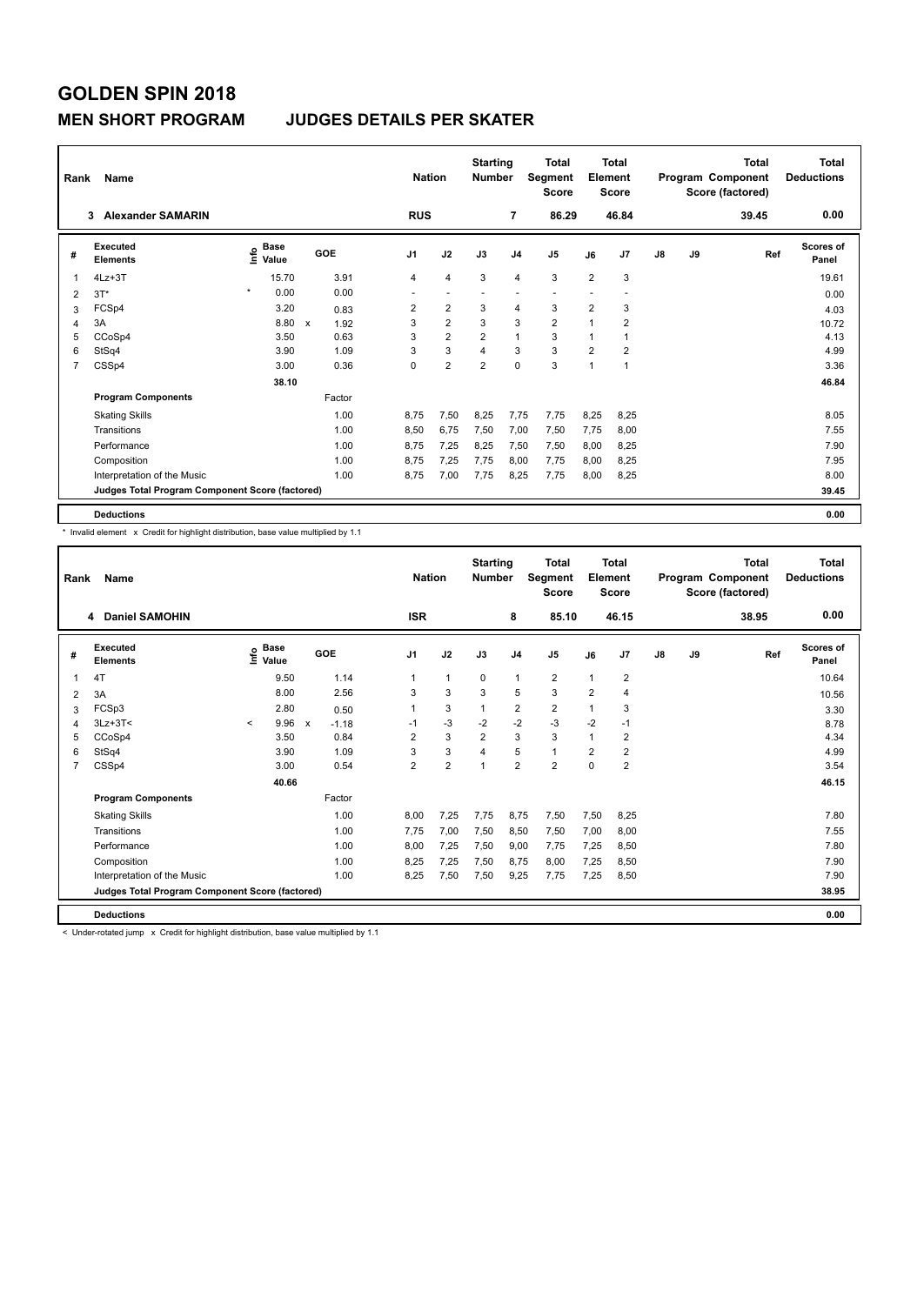#### **MEN SHORT PROGRAM JUDGES DETAILS PER SKATER**

| Rank           | Name                                            |                                  |                     | <b>Nation</b>  |              | <b>Starting</b><br><b>Number</b> |                | <b>Total</b><br>Segment<br><b>Score</b> |                | <b>Total</b><br>Element<br><b>Score</b> |               |    | <b>Total</b><br>Program Component<br>Score (factored) | Total<br><b>Deductions</b> |
|----------------|-------------------------------------------------|----------------------------------|---------------------|----------------|--------------|----------------------------------|----------------|-----------------------------------------|----------------|-----------------------------------------|---------------|----|-------------------------------------------------------|----------------------------|
|                | <b>Alexander MAJOROV</b><br>5.                  |                                  |                     | <b>SWE</b>     |              |                                  | 5              | 83.87                                   |                | 46.12                                   |               |    | 37.75                                                 | 0.00                       |
| #              | <b>Executed</b><br><b>Elements</b>              | <b>Base</b><br>e Base<br>⊆ Value | GOE                 | J <sub>1</sub> | J2           | J3                               | J <sub>4</sub> | J <sub>5</sub>                          | J6             | J7                                      | $\mathsf{J}8$ | J9 | Ref                                                   | <b>Scores of</b><br>Panel  |
| 1              | 4T                                              | 9.50                             | $-3.04$             | $-3$           | $-4$         | $-4$                             | $-3$           | $-3$                                    | $-3$           | -3                                      |               |    |                                                       | 6.46                       |
| 2              | 3A                                              | 8.00                             | 1.92                | $\overline{2}$ | 3            | $\overline{2}$                   | 4              | 3                                       | $\overline{2}$ | $\overline{2}$                          |               |    |                                                       | 9.92                       |
| 3              | FCSp4                                           | 3.20                             | 0.51                | 1              | $\mathbf{1}$ | 1                                | 3              | 3                                       | $\mathbf 1$    | $\overline{2}$                          |               |    |                                                       | 3.71                       |
| 4              | $3Lz + 3T$                                      | 11.11                            | $\mathbf x$<br>1.65 | $\overline{2}$ | 3            | 3                                | 3              | 3                                       | 3              | $\overline{2}$                          |               |    |                                                       | 12.76                      |
| 5              | CSSp4                                           | 3.00                             | 0.78                | $\overline{2}$ | 3            | 3                                | $\overline{2}$ | 3                                       | $\overline{1}$ | 3                                       |               |    |                                                       | 3.78                       |
| 6              | StSq4                                           | 3.90                             | 1.25                | $\overline{2}$ | 4            | 3                                | $\overline{4}$ | $\overline{4}$                          | 3              | $\overline{2}$                          |               |    |                                                       | 5.15                       |
| $\overline{7}$ | CCoSp4                                          | 3.50                             | 0.84                | 1              | 3            | $\overline{2}$                   | 3              | 3                                       | $\overline{2}$ | $\overline{2}$                          |               |    |                                                       | 4.34                       |
|                |                                                 | 42.21                            |                     |                |              |                                  |                |                                         |                |                                         |               |    |                                                       | 46.12                      |
|                | <b>Program Components</b>                       |                                  | Factor              |                |              |                                  |                |                                         |                |                                         |               |    |                                                       |                            |
|                | <b>Skating Skills</b>                           |                                  | 1.00                | 7.75           | 7,75         | 6,75                             | 8,50           | 8,00                                    | 7,50           | 7,50                                    |               |    |                                                       | 7.70                       |
|                | Transitions                                     |                                  | 1.00                | 7,50           | 7,00         | 6,75                             | 8,00           | 7,75                                    | 7,00           | 7,25                                    |               |    |                                                       | 7.30                       |
|                | Performance                                     |                                  | 1.00                | 7.75           | 7.50         | 7.00                             | 8.25           | 7.75                                    | 7,25           | 7,25                                    |               |    |                                                       | 7.50                       |
|                | Composition                                     |                                  | 1.00                | 7.75           | 7,25         | 6,50                             | 8,50           | 8,00                                    | 7,25           | 7.50                                    |               |    |                                                       | 7.55                       |
|                | Interpretation of the Music                     |                                  | 1.00                | 8,00           | 7,50         | 7,00                             | 8,25           | 8,00                                    | 7,25           | 7,75                                    |               |    |                                                       | 7.70                       |
|                | Judges Total Program Component Score (factored) |                                  |                     |                |              |                                  |                |                                         |                |                                         |               |    |                                                       | 37.75                      |
|                | <b>Deductions</b>                               |                                  |                     |                |              |                                  |                |                                         |                |                                         |               |    |                                                       | 0.00                       |

x Credit for highlight distribution, base value multiplied by 1.1

| Rank | Name                                            | <b>Nation</b>      |        | <b>Starting</b><br><b>Number</b> |                | Total<br>Segment<br><b>Score</b> |                | <b>Total</b><br>Element<br><b>Score</b> |                |                         | <b>Total</b><br>Program Component<br>Score (factored) | Total<br><b>Deductions</b> |       |                    |
|------|-------------------------------------------------|--------------------|--------|----------------------------------|----------------|----------------------------------|----------------|-----------------------------------------|----------------|-------------------------|-------------------------------------------------------|----------------------------|-------|--------------------|
|      | <b>Daniel GRASSL</b><br>6                       |                    |        | <b>ITA</b>                       |                |                                  | 26             | 82.35                                   |                | 48.50                   |                                                       |                            | 33.85 | 0.00               |
| #    | Executed<br><b>Elements</b>                     | $\frac{6}{5}$ Base | GOE    | J <sub>1</sub>                   | J2             | J3                               | J <sub>4</sub> | J5                                      | J6             | J <sub>7</sub>          | $\mathsf{J}8$                                         | J9                         | Ref   | Scores of<br>Panel |
| 1    | 4Lo                                             | 10.50              | 0.84   | $\overline{2}$                   | $\mathbf 0$    | $\Omega$                         | 3              | 0                                       | $\mathbf{1}$   | $\overline{1}$          |                                                       |                            |       | 11.34              |
| 2    | 3A                                              | 8.00               | 1.92   | $\overline{2}$                   | 3              | 3                                | 3              | $\mathbf{1}$                            | $\overline{2}$ | $\overline{2}$          |                                                       |                            |       | 9.92               |
| 3    | CSSp4                                           | 3.00               | 0.42   |                                  | $\mathbf{1}$   | $\overline{2}$                   | 3              | $\overline{2}$                          | 1              | 1                       |                                                       |                            |       | 3.42               |
| 4    | StSq3                                           | 3.30               | 0.59   | $\overline{2}$                   | $\overline{2}$ | 0                                | 3              | $\overline{2}$                          | $\overline{2}$ | 1                       |                                                       |                            |       | 3.89               |
| 5    | $3Lz + 3T$                                      | $11.11 \times$     | 0.71   | $\overline{2}$                   | $\overline{2}$ | $\Omega$                         | $\overline{2}$ | 0                                       | 1              | 1                       |                                                       |                            |       | 11.82              |
| 6    | FCSp4                                           | 3.20               | 0.64   | 2                                | $\overline{2}$ | 1                                | 5              | $\overline{2}$                          | $\overline{2}$ | $\overline{\mathbf{c}}$ |                                                       |                            |       | 3.84               |
| 7    | CCoSp4                                          | 3.50               | 0.77   | $\overline{2}$                   | 3              | $\Omega$                         | $\overline{4}$ | 1                                       | $\overline{2}$ | 3                       |                                                       |                            |       | 4.27               |
|      |                                                 | 42.61              |        |                                  |                |                                  |                |                                         |                |                         |                                                       |                            |       | 48.50              |
|      | <b>Program Components</b>                       |                    | Factor |                                  |                |                                  |                |                                         |                |                         |                                                       |                            |       |                    |
|      | <b>Skating Skills</b>                           |                    | 1.00   | 7,25                             | 6,75           | 6,75                             | 7,00           | 6,75                                    | 6,50           | 6,50                    |                                                       |                            |       | 6.75               |
|      | Transitions                                     |                    | 1.00   | 7,00                             | 6.75           | 6,50                             | 7,75           | 6,50                                    | 6,25           | 6,25                    |                                                       |                            |       | 6.60               |
|      | Performance                                     |                    | 1.00   | 7,50                             | 6,75           | 6,50                             | 8,00           | 6,75                                    | 6,50           | 6,25                    |                                                       |                            |       | 6.80               |
|      | Composition                                     |                    | 1.00   | 7.00                             | 6,50           | 6,50                             | 8,25           | 7,00                                    | 6,75           | 6,50                    |                                                       |                            |       | 6.75               |
|      | Interpretation of the Music                     |                    | 1.00   | 7.25                             | 7,00           | 6,75                             | 8,25           | 7,00                                    | 6,75           | 6,50                    |                                                       |                            |       | 6.95               |
|      | Judges Total Program Component Score (factored) |                    |        |                                  |                |                                  |                |                                         |                |                         |                                                       |                            |       | 33.85              |
|      | <b>Deductions</b>                               |                    |        |                                  |                |                                  |                |                                         |                |                         |                                                       |                            |       | 0.00               |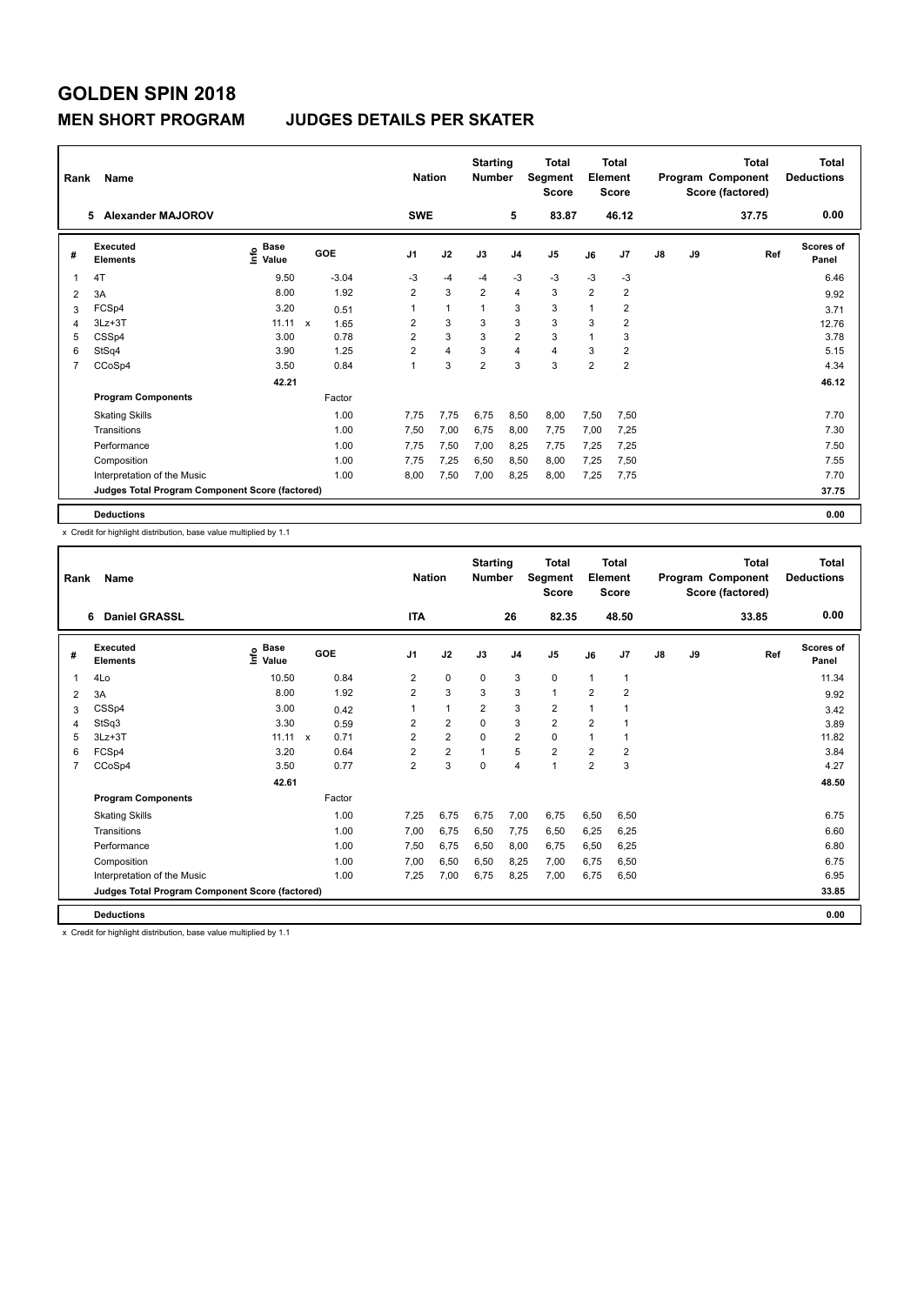#### **MEN SHORT PROGRAM JUDGES DETAILS PER SKATER**

| Rank           | Name                                            |                                    |              |        | <b>Nation</b>  |                | <b>Starting</b><br><b>Number</b> |                | <b>Total</b><br>Segment<br><b>Score</b> |                | <b>Total</b><br>Element<br><b>Score</b> |               |    | <b>Total</b><br>Program Component<br>Score (factored) | Total<br><b>Deductions</b> |
|----------------|-------------------------------------------------|------------------------------------|--------------|--------|----------------|----------------|----------------------------------|----------------|-----------------------------------------|----------------|-----------------------------------------|---------------|----|-------------------------------------------------------|----------------------------|
|                | <b>Anton SHULEPOV</b><br>$\overline{7}$         |                                    |              |        | <b>RUS</b>     |                |                                  | $\overline{2}$ | 78.52                                   |                | 42.72                                   |               |    | 35.80                                                 | 0.00                       |
| #              | Executed<br><b>Elements</b>                     | <b>Base</b><br>$\frac{6}{5}$ Value | GOE          |        | J <sub>1</sub> | J2             | J3                               | J <sub>4</sub> | J <sub>5</sub>                          | J6             | J7                                      | $\mathsf{J}8$ | J9 | Ref                                                   | <b>Scores of</b><br>Panel  |
| 1              | 3F                                              | 5.30                               |              | 1.38   | 3              | $\overline{2}$ | 3                                | 3              | $\overline{2}$                          | $\overline{2}$ | 3                                       |               |    |                                                       | 6.68                       |
| 2              | 3A                                              | 8.00                               |              | 2.24   | 3              | 3              | 3                                | $\overline{4}$ | 3                                       | $\overline{2}$ | $\overline{\mathbf{c}}$                 |               |    |                                                       | 10.24                      |
| 3              | CCSp4                                           | 3.20                               |              | 0.32   | $\overline{2}$ | $\mathbf 0$    | $-1$                             | 2              | $\mathbf 0$                             | 1              | $\overline{2}$                          |               |    |                                                       | 3.52                       |
| 4              | $3Lz + 3T$                                      | 11.11                              | $\mathsf{x}$ | 0.71   | $\overline{2}$ | $\mathbf{1}$   | $\mathbf{1}$                     | 3              | $\overline{2}$                          | 0              | 0                                       |               |    |                                                       | 11.82                      |
| 5              | StSq2                                           | 2.60                               |              | 0.52   | 3              | $\overline{2}$ | $\overline{2}$                   | $\overline{2}$ | $\overline{2}$                          | $\overline{2}$ |                                         |               |    |                                                       | 3.12                       |
| 6              | CCoSp4                                          | 3.50                               |              | 0.42   | $\overline{2}$ | $\overline{2}$ | $\Omega$                         | 2              | $-1$                                    | $\Omega$       | $\overline{2}$                          |               |    |                                                       | 3.92                       |
| $\overline{7}$ | FSSp4                                           | 3.00                               |              | 0.42   | $\overline{2}$ | $\mathbf 0$    | $\overline{2}$                   | $\overline{2}$ | 3                                       | 0              | 1                                       |               |    |                                                       | 3.42                       |
|                |                                                 | 36.71                              |              |        |                |                |                                  |                |                                         |                |                                         |               |    |                                                       | 42.72                      |
|                | <b>Program Components</b>                       |                                    |              | Factor |                |                |                                  |                |                                         |                |                                         |               |    |                                                       |                            |
|                | <b>Skating Skills</b>                           |                                    |              | 1.00   | 7,75           | 7,25           | 6,75                             | 6,50           | 7,25                                    | 7,25           | 7,50                                    |               |    |                                                       | 7.20                       |
|                | Transitions                                     |                                    |              | 1.00   | 7,75           | 6,25           | 7,00                             | 6,50           | 7,00                                    | 7,00           | 7,25                                    |               |    |                                                       | 6.95                       |
|                | Performance                                     |                                    |              | 1.00   | 8.00           | 7,00           | 6.75                             | 7,50           | 7,25                                    | 7,00           | 7,50                                    |               |    |                                                       | 7.25                       |
|                | Composition                                     |                                    |              | 1.00   | 8,00           | 6,75           | 6,50                             | 7,00           | 7,25                                    | 7,25           | 7,50                                    |               |    |                                                       | 7.15                       |
|                | Interpretation of the Music                     |                                    |              | 1.00   | 8,00           | 6,75           | 6,50                             | 7,25           | 7,25                                    | 7,25           | 7,75                                    |               |    |                                                       | 7.25                       |
|                | Judges Total Program Component Score (factored) |                                    |              |        |                |                |                                  |                |                                         |                |                                         |               |    |                                                       | 35.80                      |
|                | <b>Deductions</b>                               |                                    |              |        |                |                |                                  |                |                                         |                |                                         |               |    |                                                       | 0.00                       |

x Credit for highlight distribution, base value multiplied by 1.1

| Rank           | Name                                            |                   |                                      | <b>Nation</b>  |                | <b>Starting</b><br><b>Number</b> |                | <b>Total</b><br>Segment<br><b>Score</b> |                         | <b>Total</b><br>Element<br><b>Score</b> |               |    | <b>Total</b><br>Program Component<br>Score (factored) | <b>Total</b><br><b>Deductions</b> |
|----------------|-------------------------------------------------|-------------------|--------------------------------------|----------------|----------------|----------------------------------|----------------|-----------------------------------------|-------------------------|-----------------------------------------|---------------|----|-------------------------------------------------------|-----------------------------------|
|                | <b>Paul FENTZ</b><br>8                          |                   |                                      | <b>GER</b>     |                |                                  | 11             | 74.77                                   |                         | 38.97                                   |               |    | 36.80                                                 | 1.00                              |
| #              | <b>Executed</b><br><b>Elements</b>              | e Base<br>E Value | GOE                                  | J1             | J2             | J3                               | J <sub>4</sub> | J <sub>5</sub>                          | J6                      | J <sub>7</sub>                          | $\mathsf{J}8$ | J9 | Ref                                                   | <b>Scores of</b><br>Panel         |
|                | 3A                                              | 8.00              | 2.72                                 | 4              | $\overline{4}$ | 4                                | 5              | $\overline{2}$                          | $\overline{\mathbf{c}}$ | 3                                       |               |    |                                                       | 10.72                             |
| 2              | $3T+3T$                                         | 8.40              | 0.92                                 | $\overline{2}$ | $\overline{2}$ | 3                                | $\overline{4}$ | $\mathbf{1}$                            | $\overline{2}$          | $\overline{2}$                          |               |    |                                                       | 9.32                              |
| 3              | FCSp4                                           | 3.20              | 0.70                                 | 3              | $\overline{2}$ | 2                                | $\overline{4}$ | 1                                       | 1                       | 3                                       |               |    |                                                       | 3.90                              |
| 4              | CSSp4                                           | 3.00              | 0.48                                 | 2              | $\mathbf{1}$   | $\overline{2}$                   | 3              | 1                                       | 1                       | 2                                       |               |    |                                                       | 3.48                              |
| 5              | 3Lz                                             | 6.49              | $-2.95$<br>$\boldsymbol{\mathsf{x}}$ | $-5$           | -5             | $-5$                             | $-5$           | $-5$                                    | $-5$                    | $-5$                                    |               |    |                                                       | 3.54                              |
| 6              | StSq3                                           | 3.30              | 0.79                                 | 3              | $\overline{2}$ | $\overline{2}$                   | 3              | 3                                       | $\overline{2}$          | $\overline{2}$                          |               |    |                                                       | 4.09                              |
| $\overline{7}$ | CCoSp4                                          | 3.50              | 0.42                                 | $\overline{2}$ | $\overline{1}$ | $\mathbf{1}$                     | $\overline{4}$ | 1                                       | 1                       | 1                                       |               |    |                                                       | 3.92                              |
|                |                                                 | 35.89             |                                      |                |                |                                  |                |                                         |                         |                                         |               |    |                                                       | 38.97                             |
|                | <b>Program Components</b>                       |                   | Factor                               |                |                |                                  |                |                                         |                         |                                         |               |    |                                                       |                                   |
|                | <b>Skating Skills</b>                           |                   | 1.00                                 | 8,00           | 7,25           | 7,25                             | 8,50           | 7,00                                    | 7,25                    | 7,75                                    |               |    |                                                       | 7.50                              |
|                | Transitions                                     |                   | 1.00                                 | 7,50           | 6.75           | 7,00                             | 8,00           | 6,50                                    | 6,75                    | 7,25                                    |               |    |                                                       | 7.05                              |
|                | Performance                                     |                   | 1.00                                 | 7.75           | 7,25           | 7.25                             | 8.50           | 7,00                                    | 7,00                    | 7,25                                    |               |    |                                                       | 7.30                              |
|                | Composition                                     |                   | 1.00                                 | 8,00           | 7,25           | 7,25                             | 8,75           | 7,25                                    | 7,00                    | 7,50                                    |               |    |                                                       | 7.45                              |
|                | Interpretation of the Music                     |                   | 1.00                                 | 8.00           | 7.25           | 7.25                             | 8.50           | 7.00                                    | 7.25                    | 7.75                                    |               |    |                                                       | 7.50                              |
|                | Judges Total Program Component Score (factored) |                   |                                      |                |                |                                  |                |                                         |                         |                                         |               |    |                                                       | 36.80                             |
|                | <b>Deductions</b>                               |                   | Falls:<br>$-1.00(1)$                 |                |                |                                  |                |                                         |                         |                                         |               |    |                                                       | $-1.00$                           |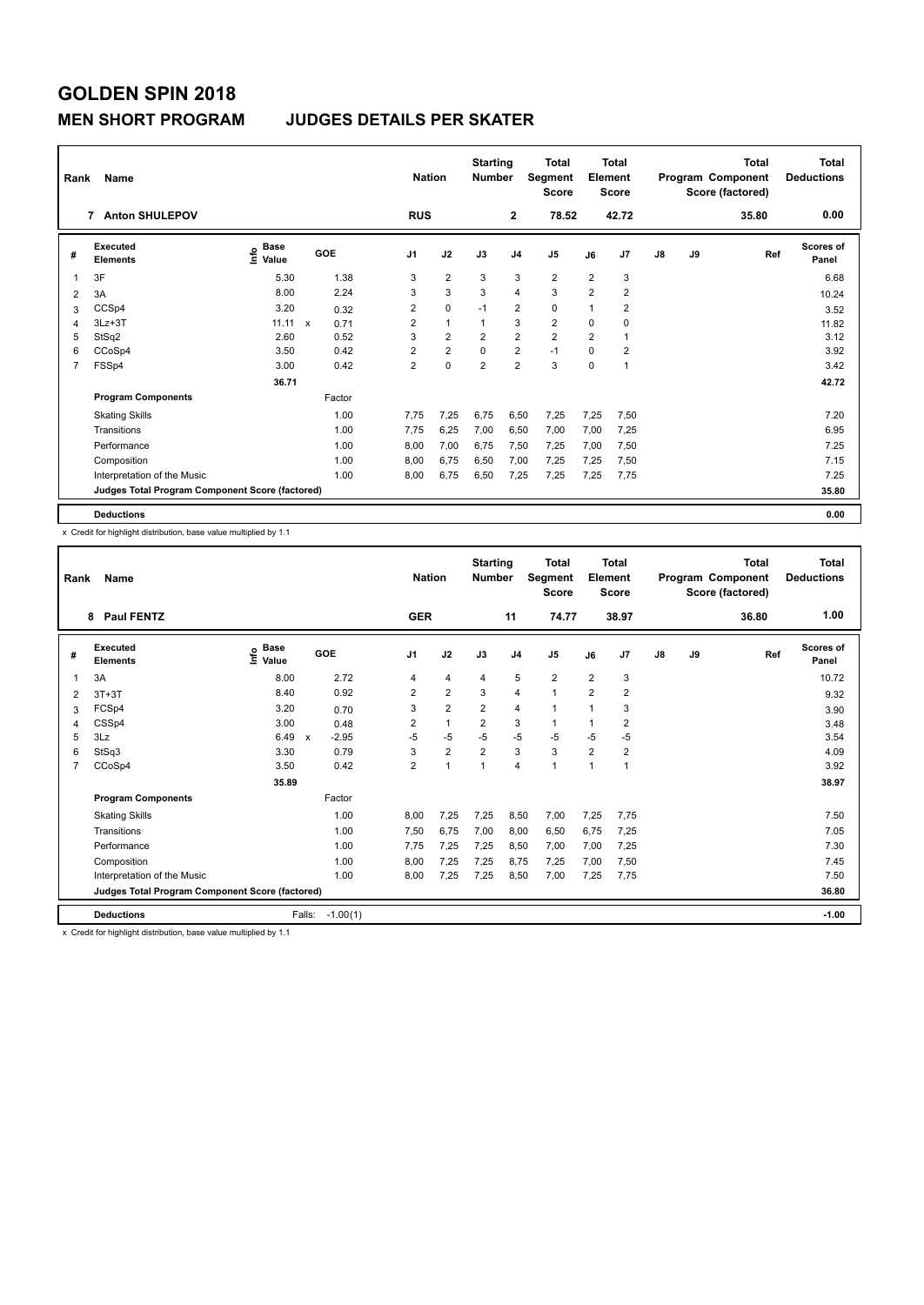#### **MEN SHORT PROGRAM JUDGES DETAILS PER SKATER**

| Rank | Name                                            |                                  |                                   | <b>Nation</b>  |                | <b>Starting</b><br><b>Number</b> |                | <b>Total</b><br>Segment<br><b>Score</b> |                | <b>Total</b><br>Element<br><b>Score</b> |    |    | <b>Total</b><br>Program Component<br>Score (factored) | <b>Total</b><br><b>Deductions</b> |
|------|-------------------------------------------------|----------------------------------|-----------------------------------|----------------|----------------|----------------------------------|----------------|-----------------------------------------|----------------|-----------------------------------------|----|----|-------------------------------------------------------|-----------------------------------|
|      | Irakli MAYSURADZE<br>9                          |                                  |                                   | <b>GEO</b>     |                |                                  | 24             | 74.54                                   |                | 40.44                                   |    |    | 34.10                                                 | 0.00                              |
| #    | <b>Executed</b><br><b>Elements</b>              | <b>Base</b><br>e Base<br>⊆ Value | GOE                               | J <sub>1</sub> | J2             | J3                               | J <sub>4</sub> | J <sub>5</sub>                          | J6             | J7                                      | J8 | J9 | Ref                                                   | <b>Scores of</b><br>Panel         |
| 1    | 3Lz                                             | 5.90                             | 1.53                              | 3              | $\mathbf{1}$   | $\overline{2}$                   | 4              | $\overline{2}$                          | $\overline{2}$ | 4                                       |    |    |                                                       | 7.43                              |
| 2    | 3A                                              | 8.00                             | $-1.12$                           | $-1$           | $-2$           | $-1$                             | $-3$           | $-2$                                    | $-1$           | 0                                       |    |    |                                                       | 6.88                              |
| 3    | CCoSp4                                          | 3.50                             | 0.42                              | 1              | $\overline{2}$ | $\mathbf{1}$                     | 1              | $\mathbf{1}$                            | 1              | 2                                       |    |    |                                                       | 3.92                              |
| 4    | $3F+3T$                                         | 10.45                            | 0.53<br>$\boldsymbol{\mathsf{x}}$ | 2              | $\mathbf 0$    | 2                                | 3              | 0                                       | 0              |                                         |    |    |                                                       | 10.98                             |
| 5    | StSq4                                           | 3.90                             | 0.94                              | $\overline{2}$ | 3              | $\overline{2}$                   | 4              | 3                                       | $\overline{2}$ | 2                                       |    |    |                                                       | 4.84                              |
| 6    | FCSp4                                           | 3.20                             | 0.13                              | 0              | $\mathbf{1}$   | $\Omega$                         | $\overline{1}$ | $\mathbf 0$                             | $\Omega$       | $\overline{2}$                          |    |    |                                                       | 3.33                              |
| 7    | CSSp4                                           | 3.00                             | 0.06                              | 0              | 0              | $-1$                             | $\overline{1}$ | $\mathbf 0$                             | $\mathbf 0$    |                                         |    |    |                                                       | 3.06                              |
|      |                                                 | 37.95                            |                                   |                |                |                                  |                |                                         |                |                                         |    |    |                                                       | 40.44                             |
|      | <b>Program Components</b>                       |                                  | Factor                            |                |                |                                  |                |                                         |                |                                         |    |    |                                                       |                                   |
|      | <b>Skating Skills</b>                           |                                  | 1.00                              | 7,00           | 6,00           | 7,25                             | 6,75           | 6,75                                    | 6,50           | 7,00                                    |    |    |                                                       | 6.80                              |
|      | Transitions                                     |                                  | 1.00                              | 7,00           | 5,50           | 7,00                             | 6,00           | 6,50                                    | 6,25           | 6,75                                    |    |    |                                                       | 6.50                              |
|      | Performance                                     |                                  | 1.00                              | 7.00           | 6.25           | 7.25                             | 7,00           | 6,75                                    | 6,25           | 7,00                                    |    |    |                                                       | 6.80                              |
|      | Composition                                     |                                  | 1.00                              | 7.25           | 6,00           | 7,00                             | 7.25           | 7,00                                    | 6,50           | 7.00                                    |    |    |                                                       | 6.95                              |
|      | Interpretation of the Music                     |                                  | 1.00                              | 7,25           | 6,50           | 7,50                             | 7,50           | 7,00                                    | 6,50           | 7,00                                    |    |    |                                                       | 7.05                              |
|      | Judges Total Program Component Score (factored) |                                  |                                   |                |                |                                  |                |                                         |                |                                         |    |    |                                                       | 34.10                             |
|      | <b>Deductions</b>                               |                                  |                                   |                |                |                                  |                |                                         |                |                                         |    |    |                                                       | 0.00                              |

x Credit for highlight distribution, base value multiplied by 1.1

| Rank           | Name                                            |                                  |                      | <b>Nation</b> |                | <b>Starting</b><br><b>Number</b> |                | <b>Total</b><br>Segment<br><b>Score</b> |                | Total<br>Element<br><b>Score</b> |    |    | Total<br>Program Component<br>Score (factored) | Total<br><b>Deductions</b> |
|----------------|-------------------------------------------------|----------------------------------|----------------------|---------------|----------------|----------------------------------|----------------|-----------------------------------------|----------------|----------------------------------|----|----|------------------------------------------------|----------------------------|
| 10             | Alexei BYCHENKO                                 |                                  |                      | <b>ISR</b>    |                |                                  | 16             | 72.94                                   |                | 36.54                            |    |    | 36.40                                          | 0.00                       |
| #              | Executed<br><b>Elements</b>                     | <b>Base</b><br>e Base<br>⊆ Value | GOE                  | J1            | J2             | J3                               | J <sub>4</sub> | J <sub>5</sub>                          | J6             | J <sub>7</sub>                   | J8 | J9 | Ref                                            | Scores of<br>Panel         |
|                | 4T                                              | 9.50                             | 1.52                 | 0             | $\mathbf{1}$   | $\overline{1}$                   | 3              | 3                                       | $\overline{2}$ | $\mathbf{1}$                     |    |    |                                                | 11.02                      |
| 2              | $1A^*$                                          | $\star$<br>0.00                  | 0.00                 |               |                |                                  |                |                                         |                |                                  |    |    |                                                | 0.00                       |
| 3              | CCoSp4                                          | 3.50                             | 0.35                 | 0             | 0              |                                  | 4              | 1                                       | 1              | 2                                |    |    |                                                | 3.85                       |
| 4              | $3Lz + 3T$                                      | 11.11                            | $\mathsf{x}$<br>1.18 | 2             | $\overline{2}$ |                                  | 3              | $\overline{2}$                          | $\overline{2}$ | $\overline{2}$                   |    |    |                                                | 12.29                      |
| 5              | FCSp3                                           | 2.80                             | 0.39                 |               | 0              | $\Omega$                         | 3              | 3                                       | 1              | $\overline{2}$                   |    |    |                                                | 3.19                       |
| 6              | StSq2                                           | 2.60                             | 0.78                 | 3             | $\overline{2}$ | 3                                | 5              | 3                                       | 3              | 3                                |    |    |                                                | 3.38                       |
| $\overline{7}$ | CSSp3                                           | 2.60                             | 0.21                 |               | $\Omega$       | $\Omega$                         | 3              | 0                                       | 1              | $\overline{2}$                   |    |    |                                                | 2.81                       |
|                |                                                 | 32.11                            |                      |               |                |                                  |                |                                         |                |                                  |    |    |                                                | 36.54                      |
|                | <b>Program Components</b>                       |                                  | Factor               |               |                |                                  |                |                                         |                |                                  |    |    |                                                |                            |
|                | <b>Skating Skills</b>                           |                                  | 1.00                 | 7.75          | 7,00           | 7,00                             | 9,00           | 7,00                                    | 7,50           | 8,25                             |    |    |                                                | 7.50                       |
|                | Transitions                                     |                                  | 1.00                 | 7.25          | 6,25           | 6,75                             | 8,50           | 6,25                                    | 6,75           | 8,00                             |    |    |                                                | 7.00                       |
|                | Performance                                     |                                  | 1.00                 | 7,50          | 6,50           | 7,00                             | 8.75           | 6,50                                    | 7,00           | 8,00                             |    |    |                                                | 7.20                       |
|                | Composition                                     |                                  | 1.00                 | 7,50          | 6,75           | 6,50                             | 8,75           | 6,75                                    | 7,25           | 8,25                             |    |    |                                                | 7.30                       |
|                | Interpretation of the Music                     |                                  | 1.00                 | 7.75          | 7,00           | 6,50                             | 9,00           | 6,75                                    | 7.25           | 8.25                             |    |    |                                                | 7.40                       |
|                | Judges Total Program Component Score (factored) |                                  |                      |               |                |                                  |                |                                         |                |                                  |    |    |                                                | 36.40                      |
|                | <b>Deductions</b>                               |                                  |                      |               |                |                                  |                |                                         |                |                                  |    |    |                                                | 0.00                       |

\* Invalid element x Credit for highlight distribution, base value multiplied by 1.1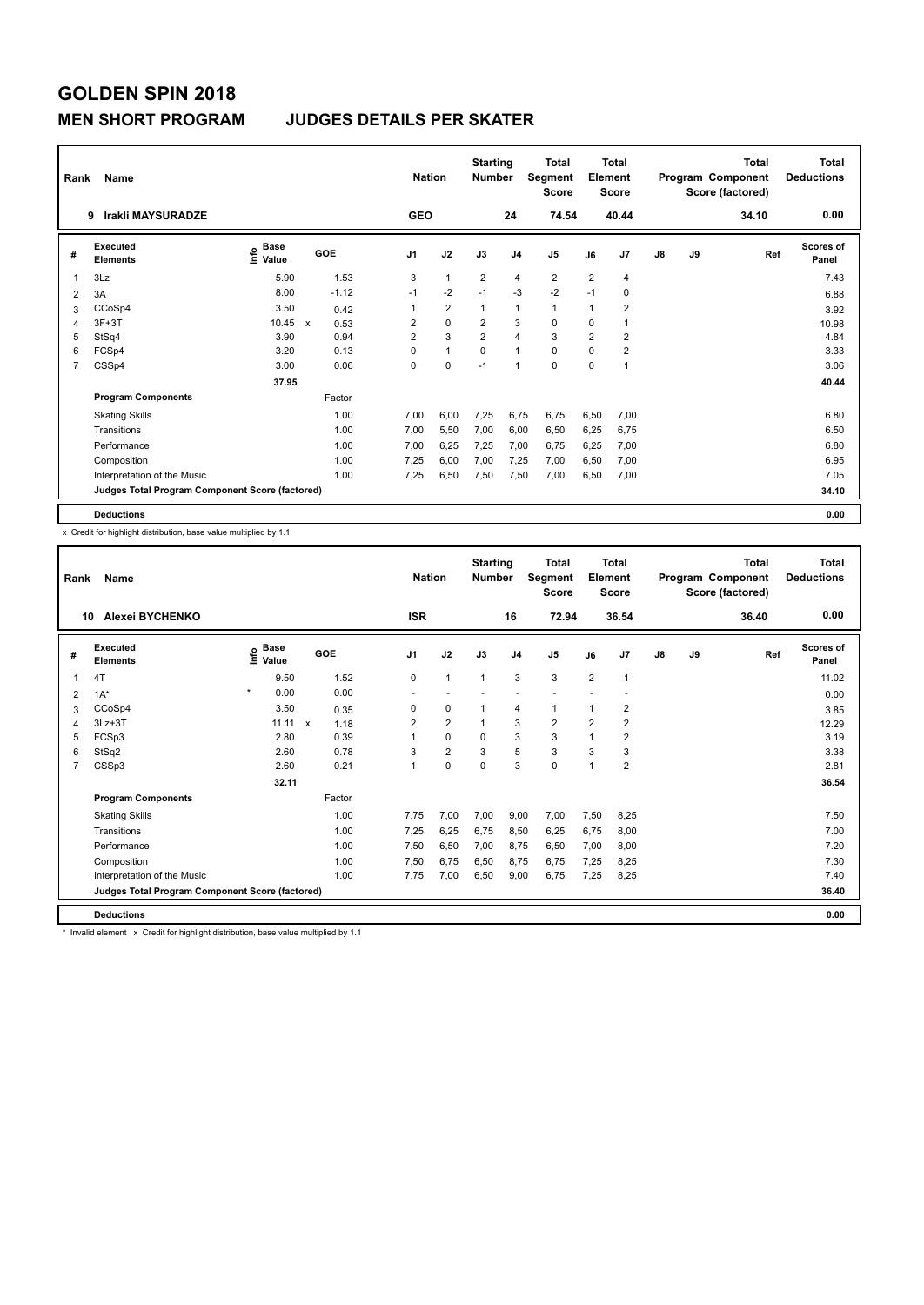#### **MEN SHORT PROGRAM JUDGES DETAILS PER SKATER**

| Rank           | Name                                            |                                  |                           |         |                | <b>Nation</b> | <b>Starting</b><br><b>Number</b> |                | <b>Total</b><br>Segment<br><b>Score</b> |                | <b>Total</b><br>Element<br><b>Score</b> |    |    | <b>Total</b><br>Program Component<br>Score (factored) | <b>Total</b><br><b>Deductions</b> |
|----------------|-------------------------------------------------|----------------------------------|---------------------------|---------|----------------|---------------|----------------------------------|----------------|-----------------------------------------|----------------|-----------------------------------------|----|----|-------------------------------------------------------|-----------------------------------|
|                | <b>Catalin DIMITRESCU</b><br>11                 |                                  |                           |         | <b>GER</b>     |               |                                  | 18             | 66.77                                   |                | 33.57                                   |    |    | 33.20                                                 | 0.00                              |
| #              | <b>Executed</b><br><b>Elements</b>              | <b>Base</b><br>e Base<br>⊆ Value | GOE                       |         | J <sub>1</sub> | J2            | J3                               | J <sub>4</sub> | J <sub>5</sub>                          | J6             | J7                                      | J8 | J9 | Ref                                                   | <b>Scores of</b><br>Panel         |
| 1              | $3T+2T$                                         | 5.50                             |                           | 0.17    | 2              | $-1$          | 0                                | $-1$           | $\mathbf{1}$                            | 1              |                                         |    |    |                                                       | 5.67                              |
| $\overline{2}$ | 3A                                              | 8.00                             |                           | $-2.24$ | $-2$           | $-2$          | $-3$                             | $-3$           | $-4$                                    | $-3$           | $-3$                                    |    |    |                                                       | 5.76                              |
| 3              | FCSp3                                           | 2.80                             |                           | 0.17    | 1              | $\mathbf 0$   | $\Omega$                         | $\mathbf 1$    | $\mathbf 0$                             | 1              | $\overline{2}$                          |    |    |                                                       | 2.97                              |
| 4              | CSSp4                                           | 3.00                             |                           | 0.24    | 0              | $\mathbf 0$   | 1                                | 2              | $\mathbf 0$                             | $\mathbf{1}$   | 2                                       |    |    |                                                       | 3.24                              |
| 5              | 3Lz                                             | 6.49                             | $\boldsymbol{\mathsf{x}}$ | 1.42    | $\overline{2}$ | 3             | $\overline{2}$                   | 3              | $\mathbf{1}$                            | $\overline{2}$ | 3                                       |    |    |                                                       | 7.91                              |
| 6              | CCoSp4                                          | 3.50                             |                           | 0.49    | 1              | $\mathbf{1}$  | 1                                | 3              | $\mathbf 0$                             | $\mathbf{1}$   | 3                                       |    |    |                                                       | 3.99                              |
| 7              | StSq3                                           | 3.30                             |                           | 0.73    | 3              | 3             | $\overline{2}$                   | $\overline{1}$ | $\mathbf 0$                             | $\overline{2}$ | 3                                       |    |    |                                                       | 4.03                              |
|                |                                                 | 32.59                            |                           |         |                |               |                                  |                |                                         |                |                                         |    |    |                                                       | 33.57                             |
|                | <b>Program Components</b>                       |                                  |                           | Factor  |                |               |                                  |                |                                         |                |                                         |    |    |                                                       |                                   |
|                | <b>Skating Skills</b>                           |                                  |                           | 1.00    | 7,00           | 7,25          | 7,25                             | 5,50           | 6,00                                    | 6,50           | 7,50                                    |    |    |                                                       | 6.80                              |
|                | Transitions                                     |                                  |                           | 1.00    | 7,00           | 6,75          | 6,75                             | 5,00           | 5,25                                    | 6,00           | 7,25                                    |    |    |                                                       | 6.35                              |
|                | Performance                                     |                                  |                           | 1.00    | 7.25           | 7,00          | 7.25                             | 5,50           | 5,50                                    | 6,25           | 7,75                                    |    |    |                                                       | 6.65                              |
|                | Composition                                     |                                  |                           | 1.00    | 7.25           | 7,25          | 7,00                             | 5.75           | 5,75                                    | 6,25           | 7,50                                    |    |    |                                                       | 6.70                              |
|                | Interpretation of the Music                     |                                  |                           | 1.00    | 7,50           | 7,25          | 6,75                             | 5,75           | 5,50                                    | 6,25           | 7,75                                    |    |    |                                                       | 6.70                              |
|                | Judges Total Program Component Score (factored) |                                  |                           |         |                |               |                                  |                |                                         |                |                                         |    |    |                                                       | 33.20                             |
|                | <b>Deductions</b>                               |                                  |                           |         |                |               |                                  |                |                                         |                |                                         |    |    |                                                       | 0.00                              |

x Credit for highlight distribution, base value multiplied by 1.1

| Rank | Name                                            |      |                      |                      |                | <b>Nation</b>        | <b>Starting</b><br><b>Number</b> |                | <b>Total</b><br>Segment<br><b>Score</b> |                | Total<br>Element<br><b>Score</b> |    |    | Total<br>Program Component<br>Score (factored) | <b>Total</b><br><b>Deductions</b> |
|------|-------------------------------------------------|------|----------------------|----------------------|----------------|----------------------|----------------------------------|----------------|-----------------------------------------|----------------|----------------------------------|----|----|------------------------------------------------|-----------------------------------|
| 12   | <b>Aleksandr SELEVKO</b>                        |      |                      |                      | <b>EST</b>     |                      |                                  | 20             | 61.87                                   |                | 28.72                            |    |    | 33.15                                          | 0.00                              |
| #    | <b>Executed</b><br><b>Elements</b>              | ١nf٥ | <b>Base</b><br>Value | GOE                  | J1             | J2                   | J3                               | J <sub>4</sub> | J <sub>5</sub>                          | J6             | J <sub>7</sub>                   | J8 | J9 | Ref                                            | <b>Scores of</b><br>Panel         |
| 1    | 2A                                              |      | 3.30                 | 0.92                 | 3              | 3                    | $\overline{2}$                   | 4              | 3                                       | $\overline{2}$ | 3                                |    |    |                                                | 4.22                              |
| 2    | 2F+3T<                                          |      | 4.95                 | $-0.63$              | $-3$           | $-5$                 | 1                                | $-4$           | $-1$                                    | $-1$           | $-1$                             |    |    |                                                | 4.32                              |
| 3    | FCSp2                                           |      | 2.30                 | $-0.09$              | 0              | 0                    | $-1$                             | $-1$           | 1                                       | $-1$           | 0                                |    |    |                                                | 2.21                              |
| 4    | 3Lz                                             |      | 6.49                 | $\mathsf{x}$<br>0.35 | 0              | $\mathbf{1}$         | $\mathbf 1$                      | $\Omega$       | 1                                       | 1              | 0                                |    |    |                                                | 6.84                              |
| 5    | CSSp4                                           |      | 3.00                 | 0.30                 |                | $\blacktriangleleft$ | 1                                | 1              | 1                                       | $\overline{1}$ | $\overline{2}$                   |    |    |                                                | 3.30                              |
| 6    | StSq3                                           |      | 3.30                 | 0.40                 | 2              | $\overline{1}$       | $\overline{2}$                   | 1              | 1                                       | 1              | 1                                |    |    |                                                | 3.70                              |
| 7    | CCoSp4                                          |      | 3.50                 | 0.63                 | $\overline{2}$ | $\overline{2}$       | $\overline{2}$                   | $\overline{1}$ | $\Omega$                                | $\overline{2}$ | $\overline{2}$                   |    |    |                                                | 4.13                              |
|      |                                                 |      | 26.84                |                      |                |                      |                                  |                |                                         |                |                                  |    |    |                                                | 28.72                             |
|      | <b>Program Components</b>                       |      |                      | Factor               |                |                      |                                  |                |                                         |                |                                  |    |    |                                                |                                   |
|      | <b>Skating Skills</b>                           |      |                      | 1.00                 | 7.25           | 6.00                 | 7.25                             | 6,25           | 7,00                                    | 6,50           | 6,25                             |    |    |                                                | 6.65                              |
|      | Transitions                                     |      |                      | 1.00                 | 7,25           | 6,00                 | 7,25                             | 5,75           | 6,25                                    | 6,25           | 6,00                             |    |    |                                                | 6.35                              |
|      | Performance                                     |      |                      | 1.00                 | 7.25           | 6,25                 | 7,50                             | 6,00           | 7,00                                    | 6,25           | 6,25                             |    |    |                                                | 6.60                              |
|      | Composition                                     |      |                      | 1.00                 | 7,50           | 6,00                 | 7,25                             | 6,50           | 7,25                                    | 6,25           | 6,50                             |    |    |                                                | 6.75                              |
|      | Interpretation of the Music                     |      |                      | 1.00                 | 7.75           | 6.50                 | 7.25                             | 6.75           | 7.00                                    | 6.50           | 6.50                             |    |    |                                                | 6.80                              |
|      | Judges Total Program Component Score (factored) |      |                      |                      |                |                      |                                  |                |                                         |                |                                  |    |    |                                                | 33.15                             |
|      | <b>Deductions</b>                               |      |                      |                      |                |                      |                                  |                |                                         |                |                                  |    |    |                                                | 0.00                              |

< Under-rotated jump x Credit for highlight distribution, base value multiplied by 1.1 ! Not clear edge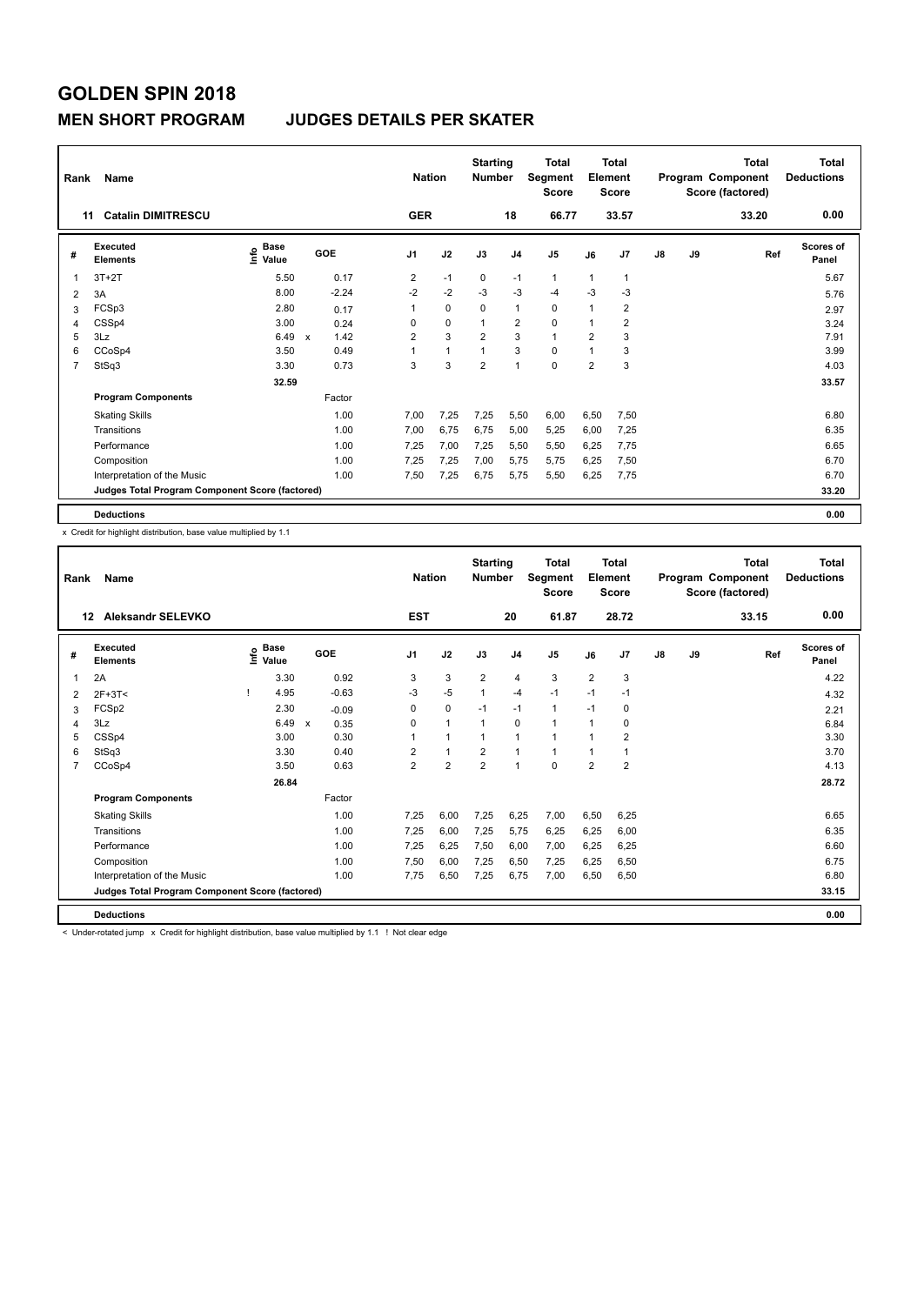#### **MEN SHORT PROGRAM JUDGES DETAILS PER SKATER**

| Rank | Name                                            |         |                                  |              |            |                | <b>Nation</b> |                | <b>Starting</b><br><b>Number</b> |                | <b>Total</b><br>Segment<br><b>Score</b> |                | <b>Total</b><br>Element<br><b>Score</b> |               |    | <b>Total</b><br>Program Component<br>Score (factored) | <b>Total</b><br><b>Deductions</b> |
|------|-------------------------------------------------|---------|----------------------------------|--------------|------------|----------------|---------------|----------------|----------------------------------|----------------|-----------------------------------------|----------------|-----------------------------------------|---------------|----|-------------------------------------------------------|-----------------------------------|
|      | <b>Luc MAIERHOFER</b><br>13                     |         |                                  |              |            |                | <b>AUT</b>    |                |                                  | 14             | 61.65                                   |                | 31.75                                   |               |    | 29.90                                                 | 0.00                              |
| #    | <b>Executed</b><br><b>Elements</b>              |         | <b>Base</b><br>e Base<br>⊆ Value |              | <b>GOE</b> | J <sub>1</sub> |               | J2             | J3                               | J <sub>4</sub> | J5                                      | J6             | J7                                      | $\mathsf{J}8$ | J9 | Ref                                                   | <b>Scores of</b><br>Panel         |
| 1    | $3Lz + 3T <$                                    | $\prec$ | 9.05                             |              | $-1.18$    | $-1$           |               | $-4$           | $-1$                             | $-2$           | $-3$                                    | $-2$           | $-2$                                    |               |    |                                                       | 7.87                              |
| 2    | 2A                                              |         | 3.30                             |              | 0.20       | 0              |               | $\pmb{0}$      | $\mathbf{1}$                     | $\mathbf{1}$   | $\mathbf{1}$                            | $\mathbf{1}$   | $\mathbf 0$                             |               |    |                                                       | 3.50                              |
| 3    | CCoSp4                                          |         | 3.50                             |              | 0.00       | 0              |               | $\mathbf 0$    | 0                                | $-1$           | $\mathbf 0$                             | 0              | 1                                       |               |    |                                                       | 3.50                              |
| 4    | 3F                                              |         | 5.83                             | $\mathsf{x}$ | 0.74       | 1              |               | $\overline{2}$ | $\overline{2}$                   | $\mathbf{1}$   | $\mathbf{1}$                            | $\overline{2}$ | 1                                       |               |    |                                                       | 6.57                              |
| 5    | StSq4                                           |         | 3.90                             |              | 0.55       | 1              |               | $\overline{2}$ | $\overline{2}$                   | $\mathbf 0$    | $\blacktriangleleft$                    | $\overline{2}$ | 1                                       |               |    |                                                       | 4.45                              |
| 6    | CSSp4                                           |         | 3.00                             |              | 0.06       | $-1$           |               | $\mathbf 0$    | $\Omega$                         | $\mathbf 0$    | $\mathbf{1}$                            | $\Omega$       | 1                                       |               |    |                                                       | 3.06                              |
| 7    | FCSp3                                           |         | 2.80                             |              | 0.00       | 0              |               | $-1$           | 0                                | $\mathbf 0$    | $-2$                                    | $\mathbf{1}$   | 1                                       |               |    |                                                       | 2.80                              |
|      |                                                 |         | 31.38                            |              |            |                |               |                |                                  |                |                                         |                |                                         |               |    |                                                       | 31.75                             |
|      | <b>Program Components</b>                       |         |                                  |              | Factor     |                |               |                |                                  |                |                                         |                |                                         |               |    |                                                       |                                   |
|      | <b>Skating Skills</b>                           |         |                                  |              | 1.00       | 6.00           |               | 5.75           | 6.25                             | 5,00           | 6,50                                    | 6,25           | 5,25                                    |               |    |                                                       | 5.90                              |
|      | Transitions                                     |         |                                  |              | 1.00       | 5.75           |               | 6,25           | 6,25                             | 4,75           | 6,25                                    | 6,00           | 5,00                                    |               |    |                                                       | 5.85                              |
|      | Performance                                     |         |                                  |              | 1.00       | 6.00           |               | 6,00           | 6,00                             | 5,75           | 6,50                                    | 6,00           | 5,50                                    |               |    |                                                       | 5.95                              |
|      | Composition                                     |         |                                  |              | 1.00       | 5.75           |               | 6,00           | 6,50                             | 5,50           | 6,75                                    | 6,25           | 5,25                                    |               |    |                                                       | 6.00                              |
|      | Interpretation of the Music                     |         |                                  |              | 1.00       | 6,00           |               | 6,25           | 6,75                             | 5,75           | 6,75                                    | 6,25           | 5,50                                    |               |    |                                                       | 6.20                              |
|      | Judges Total Program Component Score (factored) |         |                                  |              |            |                |               |                |                                  |                |                                         |                |                                         |               |    |                                                       | 29.90                             |
|      | <b>Deductions</b>                               |         |                                  |              |            |                |               |                |                                  |                |                                         |                |                                         |               |    |                                                       | 0.00                              |

-<br>< Under-rotated jump x Credit for highlight distribution, base value multiplied by 1.1

| Rank           | Name                                            |                                  |                      | <b>Nation</b>  |                | <b>Starting</b><br><b>Number</b> |                | <b>Total</b><br>Segment<br><b>Score</b> |                | Total<br>Element<br><b>Score</b> |    |    | Total<br>Program Component<br>Score (factored) | <b>Total</b><br><b>Deductions</b> |
|----------------|-------------------------------------------------|----------------------------------|----------------------|----------------|----------------|----------------------------------|----------------|-----------------------------------------|----------------|----------------------------------|----|----|------------------------------------------------|-----------------------------------|
|                | <b>Davide LEWTON BRAIN</b><br>14                |                                  |                      | <b>MON</b>     |                |                                  | 12             | 61.34                                   |                | 30.09                            |    |    | 31.25                                          | 0.00                              |
| #              | Executed<br><b>Elements</b>                     | <b>Base</b><br>e Base<br>⊆ Value | GOE                  | J1             | J2             | J3                               | J <sub>4</sub> | J5                                      | J6             | J <sub>7</sub>                   | J8 | J9 | Ref                                            | <b>Scores of</b><br>Panel         |
|                | $2T+3T$                                         | 5.50                             | 0.42                 | 0              | $\mathbf{1}$   | 1                                | $\mathbf{1}$   | $\mathbf{1}$                            | $\overline{1}$ | $\overline{2}$                   |    |    |                                                | 5.92                              |
| 2              | 3S                                              | 4.30                             | 0.86                 | 2              | $\overline{2}$ | $\overline{2}$                   | $\overline{2}$ | $\overline{2}$                          | $\overline{1}$ | $\overline{2}$                   |    |    |                                                | 5.16                              |
| 3              | FCSp4                                           | 3.20                             | 0.64                 | 2              | $\overline{2}$ | $\overline{2}$                   | 1              | $\overline{2}$                          | $\overline{2}$ | 3                                |    |    |                                                | 3.84                              |
| 4              | StSq3                                           | 3.30                             | 0.66                 | $\overline{2}$ | 3              |                                  | 1              | $\overline{2}$                          | $\overline{2}$ | 3                                |    |    |                                                | 3.96                              |
| 5              | 2A                                              | 3.63                             | 0.40<br>$\mathsf{x}$ |                | $\overline{2}$ | $\overline{2}$                   | $\mathbf{1}$   | 1                                       | $\overline{1}$ | $\overline{1}$                   |    |    |                                                | 4.03                              |
| 6              | CCoSp4                                          | 3.50                             | 0.56                 |                | 3              | 1                                | 0              | $\mathbf{1}$                            | $\overline{2}$ | 3                                |    |    |                                                | 4.06                              |
| $\overline{7}$ | CSSp4                                           | 3.00                             | 0.12                 |                | $-1$           | $\Omega$                         | 0              | 0                                       | 1              | $\overline{2}$                   |    |    |                                                | 3.12                              |
|                |                                                 | 26.43                            |                      |                |                |                                  |                |                                         |                |                                  |    |    |                                                | 30.09                             |
|                | <b>Program Components</b>                       |                                  | Factor               |                |                |                                  |                |                                         |                |                                  |    |    |                                                |                                   |
|                | <b>Skating Skills</b>                           |                                  | 1.00                 | 7,25           | 6,25           | 5,75                             | 5,50           | 6,50                                    | 6,25           | 6,50                             |    |    |                                                | 6.25                              |
|                | Transitions                                     |                                  | 1.00                 | 7.00           | 6,00           | 5,25                             | 4,75           | 6,25                                    | 5,75           | 6,25                             |    |    |                                                | 5.90                              |
|                | Performance                                     |                                  | 1.00                 | 7.25           | 6,50           | 5,75                             | 5,75           | 6,75                                    | 6,00           | 6,50                             |    |    |                                                | 6.30                              |
|                | Composition                                     |                                  | 1.00                 | 7,50           | 6,50           | 5,75                             | 6,00           | 7,00                                    | 6,25           | 6,50                             |    |    |                                                | 6.45                              |
|                | Interpretation of the Music                     |                                  | 1.00                 | 7.50           | 6.75           | 5,25                             | 5,50           | 6,75                                    | 6.25           | 6,50                             |    |    |                                                | 6.35                              |
|                | Judges Total Program Component Score (factored) |                                  |                      |                |                |                                  |                |                                         |                |                                  |    |    |                                                | 31.25                             |
|                | <b>Deductions</b>                               |                                  |                      |                |                |                                  |                |                                         |                |                                  |    |    |                                                | 0.00                              |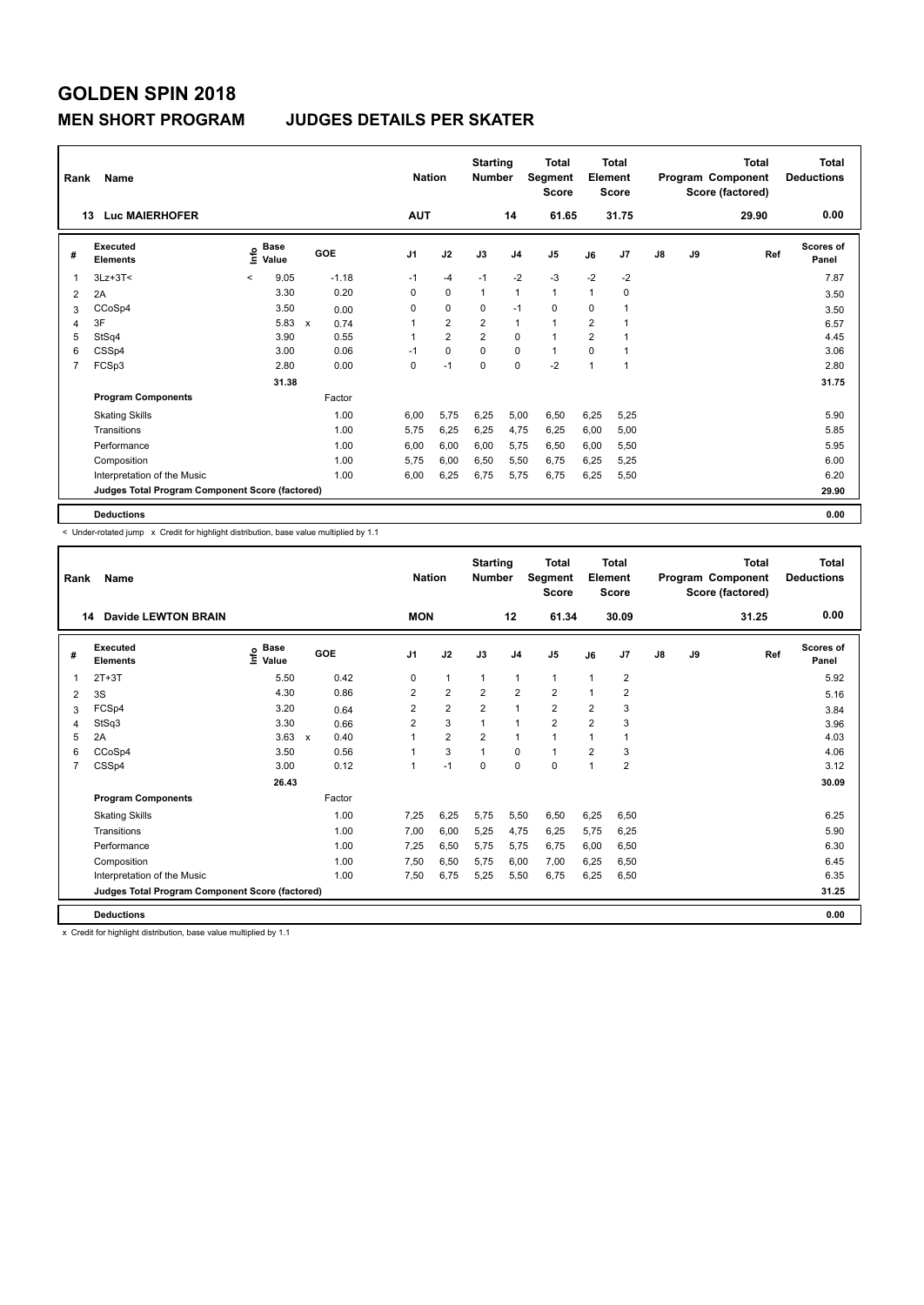#### **MEN SHORT PROGRAM JUDGES DETAILS PER SKATER**

| Rank | Name                                            |                           |                      | <b>Nation</b>  |                | <b>Starting</b><br>Number |                | <b>Total</b><br>Segment<br><b>Score</b> |                | <b>Total</b><br>Element<br><b>Score</b> |               |    | <b>Total</b><br>Program Component<br>Score (factored) | Total<br><b>Deductions</b> |
|------|-------------------------------------------------|---------------------------|----------------------|----------------|----------------|---------------------------|----------------|-----------------------------------------|----------------|-----------------------------------------|---------------|----|-------------------------------------------------------|----------------------------|
|      | <b>Javier RAYA</b><br>15                        |                           |                      | <b>ESP</b>     |                |                           | 1              | 59.39                                   |                | 27.24                                   |               |    | 32.15                                                 | 0.00                       |
| #    | <b>Executed</b><br><b>Elements</b>              | Base<br>e Base<br>⊆ Value | GOE                  | J <sub>1</sub> | J2             | J3                        | J <sub>4</sub> | J5                                      | J6             | J7                                      | $\mathsf{J}8$ | J9 | Ref                                                   | <b>Scores of</b><br>Panel  |
| 1    | 3A                                              | 8.00                      | $-1.28$              | $-1$           | $-2$           | $-1$                      | $-2$           | $-2$                                    | $-1$           | $-2$                                    |               |    |                                                       | 6.72                       |
| 2    | $3F+2T$                                         | 6.60                      | $-0.21$              | 0              | $-1$           | $\Omega$                  | 0              | $-1$                                    | $-1$           | 0                                       |               |    |                                                       | 6.39                       |
| 3    | FCSp3                                           | 2.80                      | 0.39                 | 1              | $\overline{2}$ | 1                         | $\overline{2}$ | $\mathbf 0$                             | $\mathbf{1}$   | $\overline{2}$                          |               |    |                                                       | 3.19                       |
| 4    | $2Lz$ *                                         | $\star$<br>0.00           | $\mathsf{x}$<br>0.00 |                |                |                           |                |                                         |                |                                         |               |    |                                                       | 0.00                       |
| 5    | CSSp3                                           | 2.60                      | 0.26                 | 0              | $\mathbf 0$    | $\overline{1}$            | $\overline{2}$ | $\overline{2}$                          | $\mathbf 0$    | $\overline{2}$                          |               |    |                                                       | 2.86                       |
| 6    | StSq3                                           | 3.30                      | 0.79                 | 2              | 4              | 3                         | 3              | $\overline{2}$                          | $\overline{2}$ | 1                                       |               |    |                                                       | 4.09                       |
| 7    | CCoSp4                                          | 3.50                      | 0.49                 | $\mathbf{1}$   | $\overline{2}$ | 1                         | $\overline{4}$ | $\overline{2}$                          | $\mathbf 0$    | 1                                       |               |    |                                                       | 3.99                       |
|      |                                                 | 26.80                     |                      |                |                |                           |                |                                         |                |                                         |               |    |                                                       | 27.24                      |
|      | <b>Program Components</b>                       |                           | Factor               |                |                |                           |                |                                         |                |                                         |               |    |                                                       |                            |
|      | <b>Skating Skills</b>                           |                           | 1.00                 | 7,00           | 6,00           | 7,25                      | 6,50           | 6,25                                    | 6,25           | 6,50                                    |               |    |                                                       | 6.50                       |
|      | Transitions                                     |                           | 1.00                 | 7,00           | 5,75           | 6,50                      | 6,25           | 5,75                                    | 5,75           | 6,25                                    |               |    |                                                       | 6.10                       |
|      | Performance                                     |                           | 1.00                 | 7,00           | 6,00           | 7,00                      | 6,75           | 6,50                                    | 6,00           | 6,25                                    |               |    |                                                       | 6.50                       |
|      | Composition                                     |                           | 1.00                 | 7.25           | 5,75           | 6,50                      | 7,00           | 6,50                                    | 6,00           | 6,50                                    |               |    |                                                       | 6.50                       |
|      | Interpretation of the Music                     |                           | 1.00                 | 7,25           | 6,25           | 6,75                      | 7,00           | 6,25                                    | 6,00           | 6,50                                    |               |    |                                                       | 6.55                       |
|      | Judges Total Program Component Score (factored) |                           |                      |                |                |                           |                |                                         |                |                                         |               |    |                                                       | 32.15                      |
|      | <b>Deductions</b>                               |                           |                      |                |                |                           |                |                                         |                |                                         |               |    |                                                       | 0.00                       |

\* Invalid element x Credit for highlight distribution, base value multiplied by 1.1

| Rank           | Name                                            |                                           |                      | <b>Nation</b> |                | <b>Starting</b><br><b>Number</b> |                | <b>Total</b><br>Segment<br><b>Score</b> |              | <b>Total</b><br>Element<br><b>Score</b> |               |    | <b>Total</b><br>Program Component<br>Score (factored) | <b>Total</b><br><b>Deductions</b> |
|----------------|-------------------------------------------------|-------------------------------------------|----------------------|---------------|----------------|----------------------------------|----------------|-----------------------------------------|--------------|-----------------------------------------|---------------|----|-------------------------------------------------------|-----------------------------------|
| 16             | <b>Nikita MANKO</b>                             |                                           |                      | <b>KAZ</b>    |                |                                  | 15             | 57.28                                   |              | 30.58                                   |               |    | 26.70                                                 | 0.00                              |
| #              | Executed<br><b>Elements</b>                     | $\frac{e}{E}$ Base<br>$\frac{E}{E}$ Value | GOE                  | J1            | J2             | J3                               | J <sub>4</sub> | J5                                      | J6           | J <sub>7</sub>                          | $\mathsf{J}8$ | J9 | Ref                                                   | Scores of<br>Panel                |
| 1              | 3F                                              | 5.30                                      | 0.11                 | 0             | $\mathbf 0$    | $\mathbf 0$                      | $\mathbf{1}$   | 0                                       | 0            | $\overline{1}$                          |               |    |                                                       | 5.41                              |
| 2              | $3T+3T$                                         | 8.40                                      | 0.00                 | $\Omega$      | 0              | 0                                | $-1$           | 0                                       | 0            | 1                                       |               |    |                                                       | 8.40                              |
| 3              | StSq3                                           | 3.30                                      | 0.07                 | 0             | $\mathbf{1}$   | 0                                | $-1$           | 0                                       | 1            | 0                                       |               |    |                                                       | 3.37                              |
| 4              | CSSp4                                           | 3.00                                      | 0.48                 |               | $\overline{2}$ | 3                                | $\overline{2}$ | $\Omega$                                | $\mathbf{1}$ | $\overline{2}$                          |               |    |                                                       | 3.48                              |
| 5              | 2A                                              | 3.63                                      | 0.07<br>$\mathsf{x}$ | 0             | $\mathbf 0$    | $\Omega$                         | 1              | $-1$                                    | 1            | 0                                       |               |    |                                                       | 3.70                              |
| 6              | CCoSp4                                          | 3.50                                      | 0.28                 | 0             | 1              |                                  | 1              | 1                                       | $\Omega$     | 3                                       |               |    |                                                       | 3.78                              |
| $\overline{7}$ | FCSp2                                           | 2.30                                      | 0.14                 | 0             | $\mathbf 0$    | $\overline{1}$                   | $\mathbf{1}$   | $-1$                                    | $\mathbf 1$  | $\overline{2}$                          |               |    |                                                       | 2.44                              |
|                |                                                 | 29.43                                     |                      |               |                |                                  |                |                                         |              |                                         |               |    |                                                       | 30.58                             |
|                | <b>Program Components</b>                       |                                           | Factor               |               |                |                                  |                |                                         |              |                                         |               |    |                                                       |                                   |
|                | <b>Skating Skills</b>                           |                                           | 1.00                 | 6.00          | 5,50           | 6,00                             | 6,00           | 4,75                                    | 5,00         | 5,50                                    |               |    |                                                       | 5.60                              |
|                | Transitions                                     |                                           | 1.00                 | 5,50          | 4,75           | 6,00                             | 5,00           | 4,25                                    | 4,75         | 5,00                                    |               |    |                                                       | 5.00                              |
|                | Performance                                     |                                           | 1.00                 | 5.75          | 5,50           | 6,25                             | 5,50           | 4,50                                    | 4.75         | 5,25                                    |               |    |                                                       | 5.35                              |
|                | Composition                                     |                                           | 1.00                 | 5,75          | 5,25           | 6,50                             | 5,75           | 4,75                                    | 5,00         | 5,50                                    |               |    |                                                       | 5.45                              |
|                | Interpretation of the Music                     |                                           | 1.00                 | 5.75          | 5,25           | 6,25                             | 5,25           | 4,50                                    | 5.00         | 5.25                                    |               |    |                                                       | 5.30                              |
|                | Judges Total Program Component Score (factored) |                                           |                      |               |                |                                  |                |                                         |              |                                         |               |    |                                                       | 26.70                             |
|                | <b>Deductions</b>                               |                                           |                      |               |                |                                  |                |                                         |              |                                         |               |    |                                                       | 0.00                              |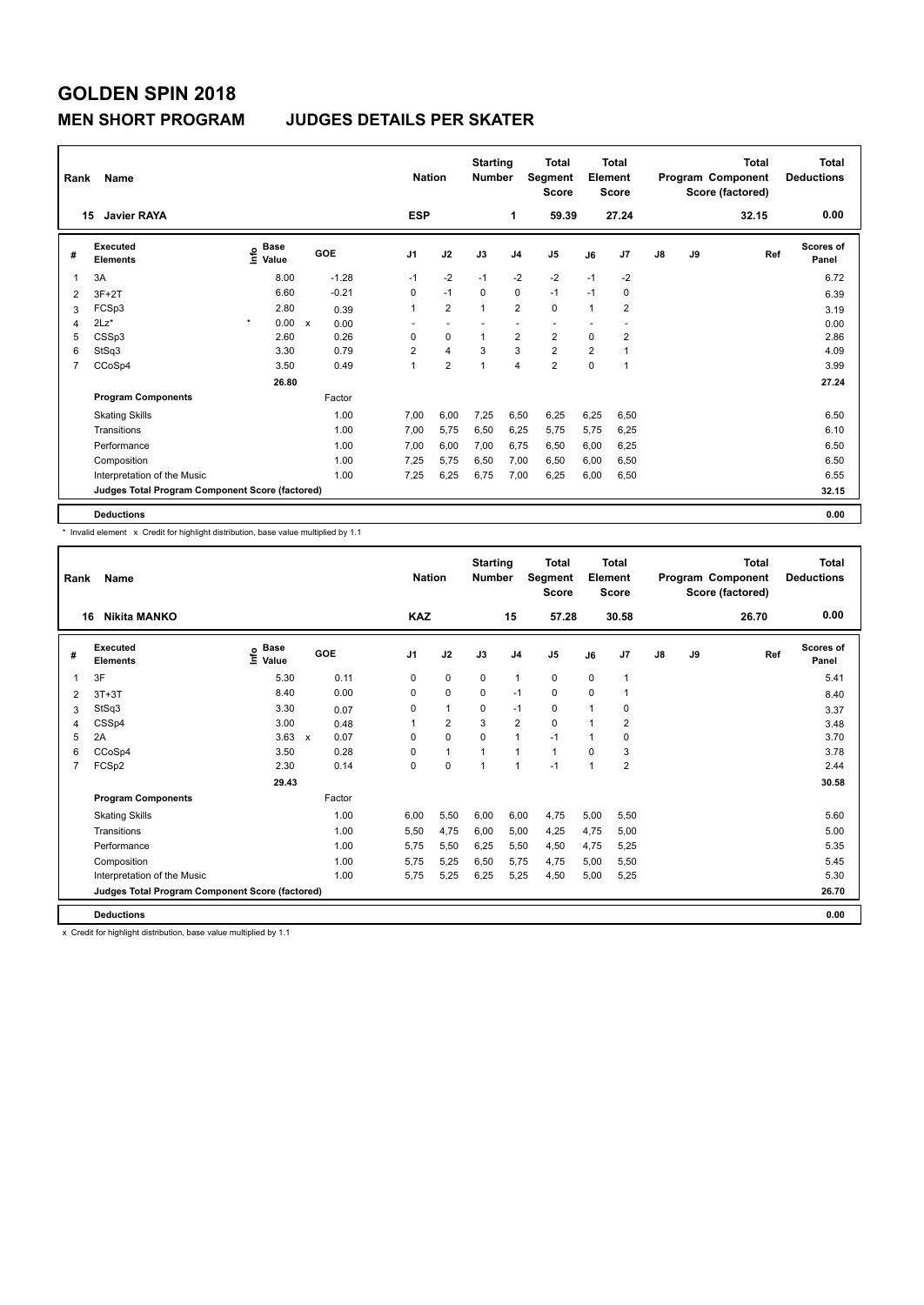#### **MEN SHORT PROGRAM JUDGES DETAILS PER SKATER**

| Rank | Name                                            |                                  |                                   | <b>Nation</b>  |                | <b>Starting</b><br><b>Number</b> |                | <b>Total</b><br>Segment<br><b>Score</b> |              | <b>Total</b><br>Element<br><b>Score</b> |               |    | <b>Total</b><br>Program Component<br>Score (factored) | <b>Total</b><br><b>Deductions</b> |
|------|-------------------------------------------------|----------------------------------|-----------------------------------|----------------|----------------|----------------------------------|----------------|-----------------------------------------|--------------|-----------------------------------------|---------------|----|-------------------------------------------------------|-----------------------------------|
|      | <b>Alessandro FADINI</b><br>17                  |                                  |                                   | <b>ITA</b>     |                |                                  | 17             | 54.78                                   |              | 24.73                                   |               |    | 30.05                                                 | 0.00                              |
| #    | <b>Executed</b><br><b>Elements</b>              | <b>Base</b><br>e Base<br>⊆ Value | GOE                               | J <sub>1</sub> | J2             | J3                               | J <sub>4</sub> | J <sub>5</sub>                          | J6           | J7                                      | $\mathsf{J}8$ | J9 | Ref                                                   | <b>Scores of</b><br>Panel         |
| 1    | 2A                                              | 3.30                             | 0.40                              | 0              | $\overline{2}$ | $\overline{2}$                   | $\overline{1}$ | $\mathbf{1}$                            | 1            |                                         |               |    |                                                       | 3.70                              |
| 2    | $2Lz+1T*$                                       | $\star$<br>2.10                  | $-1.05$                           | $-5$           | $-5$           | $-5$                             | $-5$           | $-5$                                    | $-5$         | $-5$                                    |               |    |                                                       | 1.05                              |
| 3    | CSSp4                                           | 3.00                             | 0.18                              | $\overline{2}$ | $\mathbf 0$    | $\Omega$                         | $\mathbf{1}$   | $-2$                                    | $\mathbf{1}$ |                                         |               |    |                                                       | 3.18                              |
| 4    | CCoSp4                                          | 3.50                             | 0.14                              | 0              | $\mathbf 0$    | $\Omega$                         | $\mathbf{1}$   | $-1$                                    | $\mathbf{1}$ |                                         |               |    |                                                       | 3.64                              |
| 5    | StSq3                                           | 3.30                             | 0.33                              | 1              | $\overline{2}$ | $\overline{2}$                   | $\mathbf{1}$   | 0                                       | $\mathbf{1}$ | $\Omega$                                |               |    |                                                       | 3.63                              |
| 6    | 3Lo                                             | 5.39                             | 0.49<br>$\boldsymbol{\mathsf{x}}$ | 0              | $\overline{2}$ | $\overline{2}$                   | 3              | $\mathbf 0$                             | $\mathbf 0$  |                                         |               |    |                                                       | 5.88                              |
| 7    | FCSp4                                           | 3.20                             | 0.45                              | 1              | 1              | $\overline{2}$                   | $\overline{2}$ | $\mathbf 0$                             | $\mathbf{1}$ | $\overline{\mathbf{c}}$                 |               |    |                                                       | 3.65                              |
|      |                                                 | 23.79                            |                                   |                |                |                                  |                |                                         |              |                                         |               |    |                                                       | 24.73                             |
|      | <b>Program Components</b>                       |                                  | Factor                            |                |                |                                  |                |                                         |              |                                         |               |    |                                                       |                                   |
|      | <b>Skating Skills</b>                           |                                  | 1.00                              | 6,25           | 5,75           | 6,25                             | 6,00           | 6,25                                    | 6,00         | 6,00                                    |               |    |                                                       | 6.10                              |
|      | Transitions                                     |                                  | 1.00                              | 5,75           | 5,75           | 6,50                             | 5,25           | 6,00                                    | 5,50         | 5,75                                    |               |    |                                                       | 5.75                              |
|      | Performance                                     |                                  | 1.00                              | 6.00           | 6.00           | 6,50                             | 5,50           | 6,00                                    | 5,75         | 5,75                                    |               |    |                                                       | 5.90                              |
|      | Composition                                     |                                  | 1.00                              | 6.25           | 6,00           | 6,50                             | 6.00           | 6,25                                    | 5,75         | 6,00                                    |               |    |                                                       | 6.10                              |
|      | Interpretation of the Music                     |                                  | 1.00                              | 6,50           | 6,25           | 6,50                             | 5,75           | 6,25                                    | 6,00         | 6,00                                    |               |    |                                                       | 6.20                              |
|      | Judges Total Program Component Score (factored) |                                  |                                   |                |                |                                  |                |                                         |              |                                         |               |    |                                                       | 30.05                             |
|      | <b>Deductions</b>                               |                                  |                                   |                |                |                                  |                |                                         |              |                                         |               |    |                                                       | 0.00                              |

\* Invalid element x Credit for highlight distribution, base value multiplied by 1.1

| Rank           | Name                                            |         |                      |            | <b>Nation</b>  |                          | <b>Starting</b><br><b>Number</b> |                          | Total<br>Segment<br><b>Score</b> |                | Total<br>Element<br><b>Score</b> |               |    | Total<br>Program Component<br>Score (factored) | <b>Total</b><br><b>Deductions</b> |
|----------------|-------------------------------------------------|---------|----------------------|------------|----------------|--------------------------|----------------------------------|--------------------------|----------------------------------|----------------|----------------------------------|---------------|----|------------------------------------------------|-----------------------------------|
|                | Nikolaj MAJOROV<br>18                           |         |                      |            | <b>SWE</b>     |                          |                                  | 19                       | 54.11                            |                | 22.66                            |               |    | 32.45                                          | 1.00                              |
| #              | Executed<br><b>Elements</b>                     | Linfo   | <b>Base</b><br>Value | GOE        | J <sub>1</sub> | J2                       | J3                               | J <sub>4</sub>           | J5                               | J6             | J7                               | $\mathsf{J}8$ | J9 | Ref                                            | Scores of<br>Panel                |
|                | $3Fe+2T$                                        | e       | 5.28                 | $-1.91$    | -4             | $-5$                     | $-5$                             | $-5$                     | $-5$                             | $-5$           | $-4$                             |               |    |                                                | 3.37                              |
| 2              | 3A                                              |         | 8.00                 | $-4.00$    | $-5$           | $-5$                     | $-5$                             | $-5$                     | $-4$                             | $-5$           | $-5$                             |               |    |                                                | 4.00                              |
| 3              | FCSp4                                           |         | 3.20                 | 0.77       | $\overline{2}$ | 3                        | $\overline{2}$                   | 3                        | $\overline{2}$                   | $\overline{2}$ | 3                                |               |    |                                                | 3.97                              |
| 4              | $1\text{Lz}^*$                                  | $\star$ | 0.00                 | 0.00       |                | $\overline{\phantom{a}}$ |                                  | $\overline{\phantom{a}}$ |                                  |                |                                  |               |    |                                                | 0.00                              |
| 5              | CSSp4                                           |         | 3.00                 | 0.54       | $\overline{2}$ | 3                        | $\mathbf{1}$                     | 3                        | 0                                | 1              | 2                                |               |    |                                                | 3.54                              |
| 6              | StSq3                                           |         | 3.30                 | 1.12       | $\overline{2}$ | $\overline{4}$           | 3                                | $\overline{4}$           | $\overline{4}$                   | 3              | 3                                |               |    |                                                | 4.42                              |
| $\overline{7}$ | CCoSp3                                          |         | 3.00                 | 0.36       | 1              | $\mathbf{1}$             | $-1$                             | $\overline{2}$           | $\overline{2}$                   | 1              | $\overline{1}$                   |               |    |                                                | 3.36                              |
|                |                                                 |         | 25.78                |            |                |                          |                                  |                          |                                  |                |                                  |               |    |                                                | 22.66                             |
|                | <b>Program Components</b>                       |         |                      | Factor     |                |                          |                                  |                          |                                  |                |                                  |               |    |                                                |                                   |
|                | <b>Skating Skills</b>                           |         |                      | 1.00       | 6.75           | 6,00                     | 6,50                             | 7,50                     | 6,75                             | 6,25           | 6,50                             |               |    |                                                | 6.55                              |
|                | Transitions                                     |         |                      | 1.00       | 6,50           | 6,25                     | 6,75                             | 6.75                     | 6,50                             | 6,00           | 6,25                             |               |    |                                                | 6.45                              |
|                | Performance                                     |         |                      | 1.00       | 6,25           | 6,25                     | 7.00                             | 6,00                     | 6,25                             | 6,00           | 6,25                             |               |    |                                                | 6.20                              |
|                | Composition                                     |         |                      | 1.00       | 6,50           | 6,25                     | 6,75                             | 7,50                     | 7,00                             | 6,25           | 6,25                             |               |    |                                                | 6.55                              |
|                | Interpretation of the Music                     |         |                      | 1.00       | 6.75           | 6,50                     | 7,00                             | 7.75                     | 6,75                             | 6,50           | 6,50                             |               |    |                                                | 6.70                              |
|                | Judges Total Program Component Score (factored) |         |                      |            |                |                          |                                  |                          |                                  |                |                                  |               |    |                                                | 32.45                             |
|                | <b>Deductions</b>                               |         | Falls:               | $-1.00(1)$ |                |                          |                                  |                          |                                  |                |                                  |               |    |                                                | $-1.00$                           |

\* Invalid element e Wrong edge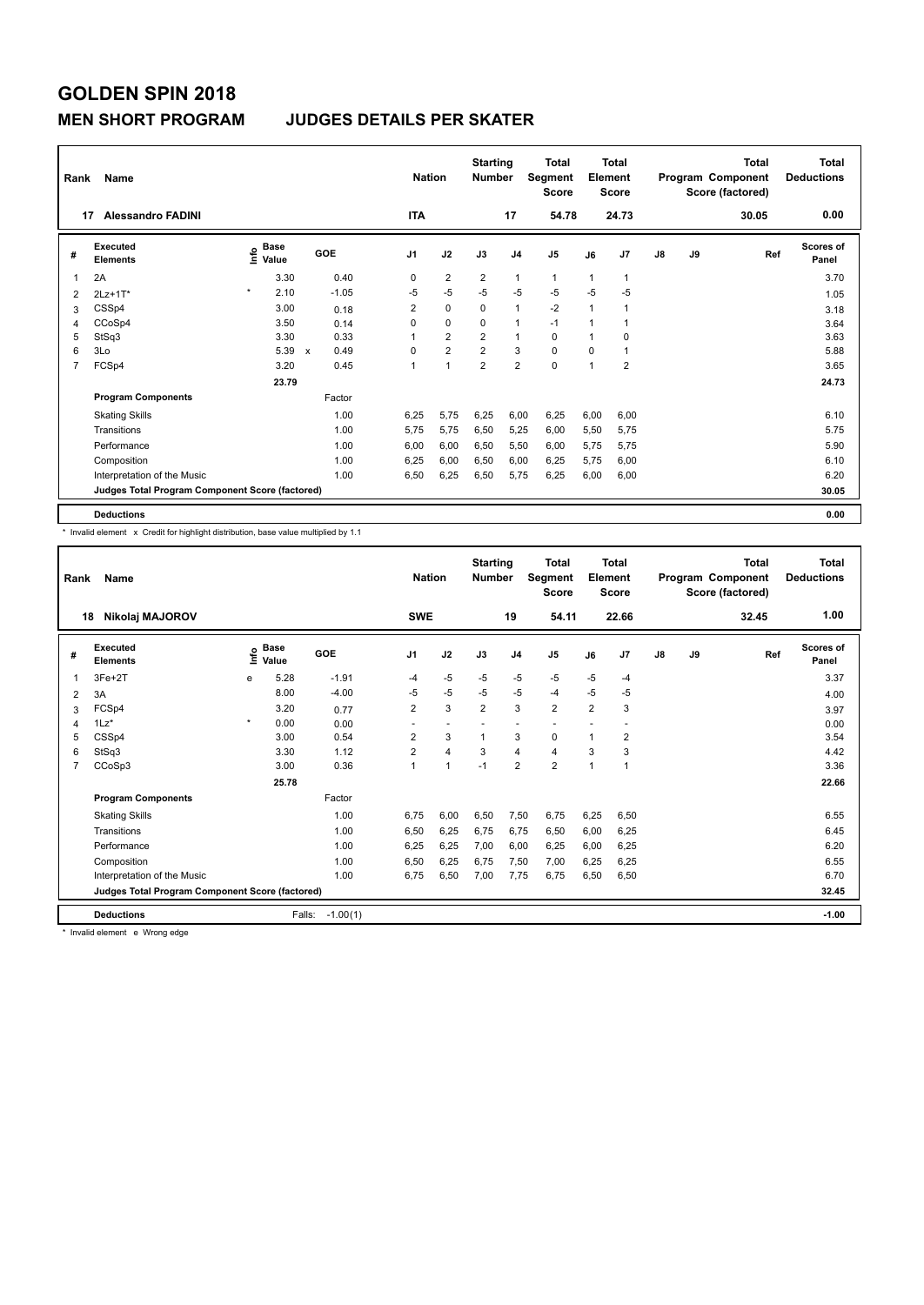#### **MEN SHORT PROGRAM JUDGES DETAILS PER SKATER**

| Rank | Name<br><b>Thomas KENNES</b><br>19              |         |                                  |              |            | <b>Nation</b><br><b>NED</b> |                | <b>Starting</b><br><b>Number</b> | 21             | <b>Total</b><br>Segment<br><b>Score</b><br>52.34 |                | Total<br>Element<br><b>Score</b><br>25.69 |               |    | <b>Total</b><br>Program Component<br>Score (factored)<br>27.65 | Total<br><b>Deductions</b><br>1.00 |
|------|-------------------------------------------------|---------|----------------------------------|--------------|------------|-----------------------------|----------------|----------------------------------|----------------|--------------------------------------------------|----------------|-------------------------------------------|---------------|----|----------------------------------------------------------------|------------------------------------|
| #    | <b>Executed</b><br><b>Elements</b>              |         | <b>Base</b><br>e Base<br>⊆ Value |              | GOE        | J <sub>1</sub>              | J2             | J3                               | J <sub>4</sub> | J <sub>5</sub>                                   | J6             | J <sub>7</sub>                            | $\mathsf{J}8$ | J9 | Ref                                                            | Scores of<br>Panel                 |
| 1    | $3S+2T$                                         |         | 5.60                             |              | 0.60       | 2                           | $\mathbf 0$    | $\overline{1}$                   | $\overline{1}$ | $\mathbf{1}$                                     | $\overline{2}$ | 2                                         |               |    |                                                                | 6.20                               |
| 2    | 2A                                              |         | 3.30                             |              | 0.46       | $\overline{2}$              | $\mathbf{1}$   | $\overline{2}$                   | $\Omega$       | $\overline{1}$                                   | $\overline{1}$ | 2                                         |               |    |                                                                | 3.76                               |
| 3    | FCSp2                                           |         | 2.30                             |              | $-0.09$    | 1                           | $-1$           | $-1$                             | $-1$           | $-2$                                             | 0              | 1                                         |               |    |                                                                | 2.21                               |
| 4    | 3Lz<                                            | $\prec$ | 4.87                             | $\mathbf{x}$ | $-2.22$    | $-5$                        | $-5$           | $-5$                             | $-5$           | $-5$                                             | $-5$           | $-5$                                      |               |    |                                                                | 2.65                               |
| 5    | CSSp4                                           |         | 3.00                             |              | 0.24       | 1                           | $\mathbf{1}$   | $\overline{1}$                   | $\mathbf 0$    | $-1$                                             | $\overline{1}$ | $\overline{2}$                            |               |    |                                                                | 3.24                               |
| 6    | StSq4                                           |         | 3.90                             |              | 0.23       | $\overline{2}$              | $\overline{2}$ | $\Omega$                         | $-1$           | $\Omega$                                         | $\mathbf{1}$   | $\Omega$                                  |               |    |                                                                | 4.13                               |
| 7    | CCoSp4                                          |         | 3.50                             |              | 0.00       | 1                           | 0              | 0                                | $-1$           | $-1$                                             | 0              | 1                                         |               |    |                                                                | 3.50                               |
|      |                                                 |         | 26.47                            |              |            |                             |                |                                  |                |                                                  |                |                                           |               |    |                                                                | 25.69                              |
|      | <b>Program Components</b>                       |         |                                  |              | Factor     |                             |                |                                  |                |                                                  |                |                                           |               |    |                                                                |                                    |
|      | <b>Skating Skills</b>                           |         |                                  |              | 1.00       | 6.75                        | 5.25           | 5.75                             | 4.00           | 5.75                                             | 5,75           | 5,50                                      |               |    |                                                                | 5.60                               |
|      | Transitions                                     |         |                                  |              | 1.00       | 6.75                        | 5,00           | 5,75                             | 3,50           | 5,50                                             | 5,50           | 5,50                                      |               |    |                                                                | 5.45                               |
|      | Performance                                     |         |                                  |              | 1.00       | 6.75                        | 5,00           | 5,75                             | 4,25           | 5,50                                             | 5,50           | 5,25                                      |               |    |                                                                | 5.40                               |
|      | Composition                                     |         |                                  |              | 1.00       | 7,00                        | 5,25           | 5,75                             | 4,50           | 6,00                                             | 5,75           | 5,25                                      |               |    |                                                                | 5.60                               |
|      | Interpretation of the Music                     |         |                                  |              | 1.00       | 7,25                        | 5,00           | 5,75                             | 4,00           | 5,75                                             | 6,00           | 5,50                                      |               |    |                                                                | 5.60                               |
|      | Judges Total Program Component Score (factored) |         |                                  |              |            |                             |                |                                  |                |                                                  |                |                                           |               |    |                                                                | 27.65                              |
|      | <b>Deductions</b>                               |         |                                  | Falls:       | $-1.00(1)$ |                             |                |                                  |                |                                                  |                |                                           |               |    |                                                                | $-1.00$                            |

-<br>< Under-rotated jump x Credit for highlight distribution, base value multiplied by 1.1

| Rank           | Name                                            |       |                      |                         |      | <b>Nation</b>  |                | <b>Starting</b><br><b>Number</b> |                | Total<br>Segment<br><b>Score</b> |          | Total<br>Element<br>Score |               |    | Total<br>Program Component<br>Score (factored) | <b>Total</b><br><b>Deductions</b> |
|----------------|-------------------------------------------------|-------|----------------------|-------------------------|------|----------------|----------------|----------------------------------|----------------|----------------------------------|----------|---------------------------|---------------|----|------------------------------------------------|-----------------------------------|
| 20             | <b>Yamato ROWE</b>                              |       |                      |                         |      | PHI            |                |                                  | 23             | 52.23                            |          | 25.23                     |               |    | 27.00                                          | 0.00                              |
| #              | Executed<br><b>Elements</b>                     | Linfo | <b>Base</b><br>Value | GOE                     |      | J <sub>1</sub> | J2             | J3                               | J <sub>4</sub> | J5                               | J6       | J7                        | $\mathsf{J}8$ | J9 | Ref                                            | Scores of<br>Panel                |
|                | $3Lz + 2T$                                      |       | 7.20                 | $-2.24$                 |      | -3             | $-5$           | $-4$                             | $-4$           | $-4$                             | $-4$     | $-3$                      |               |    |                                                | 4.96                              |
| 2              | 3Lo                                             |       | 4.90                 |                         | 0.00 | $\Omega$       | $\mathbf 0$    | 0                                | 0              | 0                                | $\Omega$ | 0                         |               |    |                                                | 4.90                              |
| 3              | CSSp3                                           |       | 2.60                 | $-0.10$                 |      | 0              | 0              | $-2$                             | 0              | $-1$                             | $-1$     | 1                         |               |    |                                                | 2.50                              |
| 4              | 2A                                              |       | 3.63                 | $\mathsf{x}$<br>$-0.26$ |      | 0              | $-1$           | $-1$                             | $-1$           | $-1$                             | $-1$     | 0                         |               |    |                                                | 3.37                              |
| 5              | FCSp2                                           |       | 2.30                 | $-0.14$                 |      | $\Omega$       | $-1$           | $-1$                             | $-1$           | $-2$                             | $\Omega$ | $\overline{2}$            |               |    |                                                | 2.16                              |
| 6              | StSq3                                           |       | 3.30                 |                         | 0.40 | $\overline{2}$ | $\overline{2}$ | $\Omega$                         | $\mathbf{1}$   | 0                                | 1        | $\overline{2}$            |               |    |                                                | 3.70                              |
| $\overline{7}$ | CCoSp4                                          |       | 3.50                 |                         | 0.14 | $\Omega$       | $\mathbf 0$    | $\Omega$                         | $\mathbf 0$    | 1                                | 1        | $\overline{1}$            |               |    |                                                | 3.64                              |
|                |                                                 |       | 27.43                |                         |      |                |                |                                  |                |                                  |          |                           |               |    |                                                | 25.23                             |
|                | <b>Program Components</b>                       |       |                      | Factor                  |      |                |                |                                  |                |                                  |          |                           |               |    |                                                |                                   |
|                | <b>Skating Skills</b>                           |       |                      |                         | 1.00 | 6,50           | 5,00           | 6,25                             | 4,75           | 5,25                             | 5,25     | 6,00                      |               |    |                                                | 5.55                              |
|                | Transitions                                     |       |                      |                         | 1.00 | 6,25           | 4,50           | 5,75                             | 4,50           | 4,75                             | 4,75     | 5,75                      |               |    |                                                | 5.10                              |
|                | Performance                                     |       |                      |                         | 1.00 | 6,50           | 4,50           | 6,75                             | 4,75           | 5,00                             | 5,00     | 5,75                      |               |    |                                                | 5.40                              |
|                | Composition                                     |       |                      |                         | 1.00 | 6,75           | 4,75           | 6,50                             | 4,75           | 5,00                             | 5,00     | 6,00                      |               |    |                                                | 5.45                              |
|                | Interpretation of the Music                     |       |                      |                         | 1.00 | 7.00           | 5,00           | 6,25                             | 5,00           | 5,00                             | 5.25     | 6.00                      |               |    |                                                | 5.50                              |
|                | Judges Total Program Component Score (factored) |       |                      |                         |      |                |                |                                  |                |                                  |          |                           |               |    |                                                | 27.00                             |
|                | <b>Deductions</b>                               |       |                      |                         |      |                |                |                                  |                |                                  |          |                           |               |    |                                                | 0.00                              |

x Credit for highlight distribution, base value multiplied by 1.1 ! Not clear edge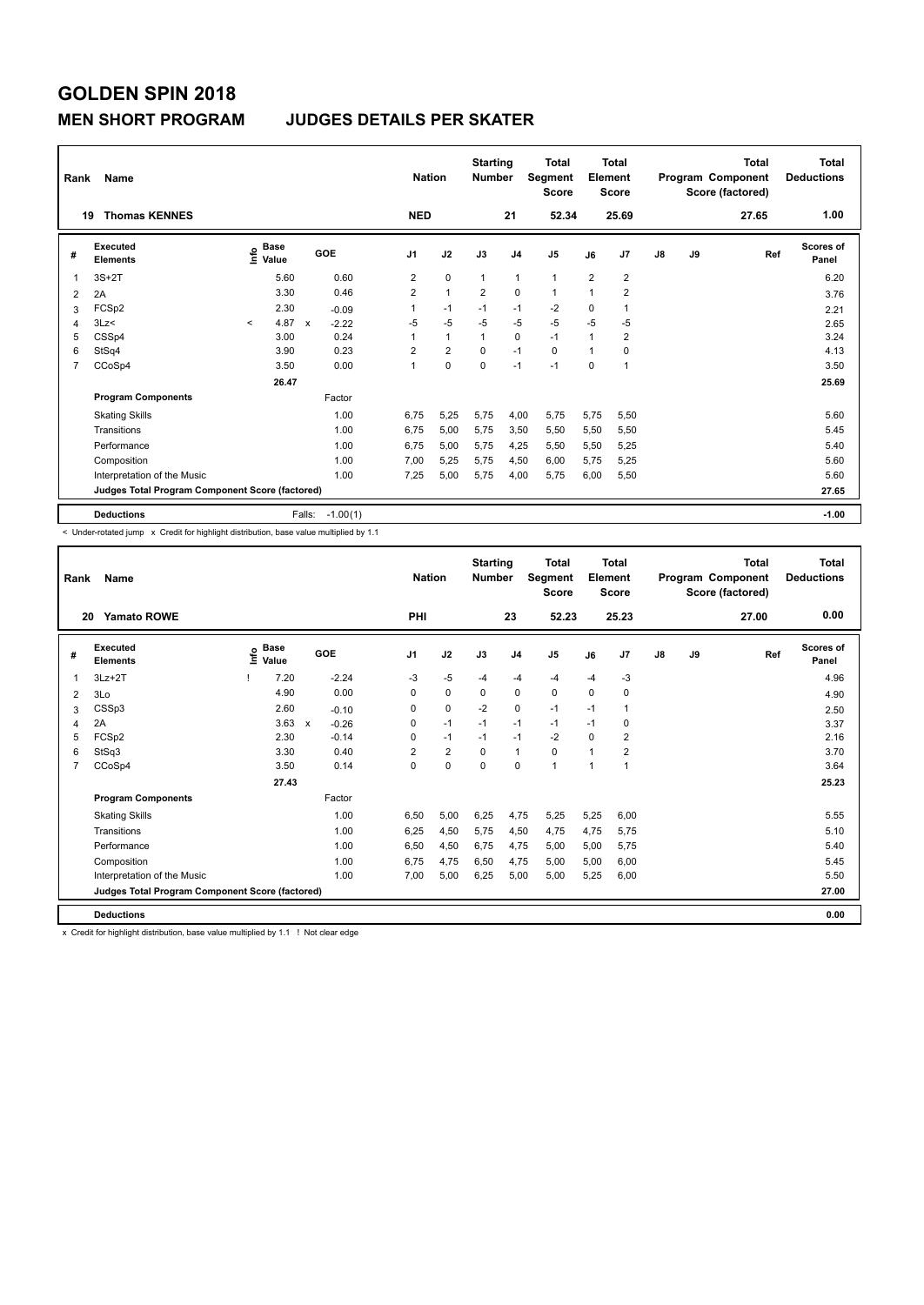#### **MEN SHORT PROGRAM JUDGES DETAILS PER SKATER**

| Rank | Name                                            |                                  |              |         | <b>Nation</b>  |                | <b>Starting</b><br><b>Number</b> |                | Total<br>Segment<br><b>Score</b> |                | <b>Total</b><br>Element<br><b>Score</b> |               |    | <b>Total</b><br>Program Component<br>Score (factored) | <b>Total</b><br><b>Deductions</b> |
|------|-------------------------------------------------|----------------------------------|--------------|---------|----------------|----------------|----------------------------------|----------------|----------------------------------|----------------|-----------------------------------------|---------------|----|-------------------------------------------------------|-----------------------------------|
| 21   | Georgii RESHTENKO                               |                                  |              |         | <b>CZE</b>     |                |                                  | 3              | 50.21                            |                | 24.06                                   |               |    | 26.15                                                 | 0.00                              |
| #    | <b>Executed</b><br><b>Elements</b>              | <b>Base</b><br>e Base<br>⊆ Value |              | GOE     | J <sub>1</sub> | J2             | J3                               | J <sub>4</sub> | J <sub>5</sub>                   | J6             | J7                                      | $\mathsf{J}8$ | J9 | Ref                                                   | <b>Scores of</b><br>Panel         |
| 1    | $3S+2T$                                         | 5.60                             |              | $-1.20$ | $-2$           | $-3$           | $-3$                             | $-3$           | $-3$                             | $-2$           | $-3$                                    |               |    |                                                       | 4.40                              |
| 2    | StSq3                                           | 3.30                             |              | 0.26    | $\overline{2}$ | $\overline{2}$ | 0                                | 0              | $\mathbf{1}$                     | $\mathbf{1}$   | 0                                       |               |    |                                                       | 3.56                              |
| 3    | 3F                                              | 5.30                             |              | $-2.12$ | $-4$           | $-4$           | $-3$                             | $-4$           | $-4$                             | $-4$           | -4                                      |               |    |                                                       | 3.18                              |
| 4    | FCSp4                                           | 3.20                             |              | $-0.06$ | 0              | $\mathbf 0$    | $-1$                             | 0              | $-1$                             | 0              |                                         |               |    |                                                       | 3.14                              |
| 5    | 2A                                              | 3.63                             | $\mathsf{x}$ | 0.33    | 1              | $\mathbf{1}$   | 1                                | $\overline{2}$ | $\mathbf{1}$                     | $\overline{1}$ |                                         |               |    |                                                       | 3.96                              |
| 6    | CSSp4                                           | 3.00                             |              | $-0.12$ | $-2$           | $\mathbf 0$    | $\Omega$                         | $-1$           | $\mathbf 0$                      | $\mathbf 0$    | $-1$                                    |               |    |                                                       | 2.88                              |
| 7    | CCoSp3                                          | 3.00                             |              | $-0.06$ | 0              | $-1$           | $\mathbf 0$                      | $\mathbf 0$    | $-1$                             | $\mathbf 0$    | 0                                       |               |    |                                                       | 2.94                              |
|      |                                                 | 27.03                            |              |         |                |                |                                  |                |                                  |                |                                         |               |    |                                                       | 24.06                             |
|      | <b>Program Components</b>                       |                                  |              | Factor  |                |                |                                  |                |                                  |                |                                         |               |    |                                                       |                                   |
|      | <b>Skating Skills</b>                           |                                  |              | 1.00    | 6.00           | 5,25           | 5,50                             | 5,25           | 4,75                             | 5,25           | 5,00                                    |               |    |                                                       | 5.25                              |
|      | Transitions                                     |                                  |              | 1.00    | 5,75           | 5,00           | 5,50                             | 5,00           | 4,50                             | 5,00           | 4,75                                    |               |    |                                                       | 5.05                              |
|      | Performance                                     |                                  |              | 1.00    | 6,00           | 5,25           | 5,75                             | 5,50           | 4,25                             | 5,00           | 5,00                                    |               |    |                                                       | 5.30                              |
|      | Composition                                     |                                  |              | 1.00    | 6,25           | 5,25           | 5,50                             | 5,75           | 4,25                             | 5,00           | 4,75                                    |               |    |                                                       | 5.25                              |
|      | Interpretation of the Music                     |                                  |              | 1.00    | 6,25           | 5,50           | 5,25                             | 5,50           | 4,25                             | 5,25           | 5,00                                    |               |    |                                                       | 5.30                              |
|      | Judges Total Program Component Score (factored) |                                  |              |         |                |                |                                  |                |                                  |                |                                         |               |    |                                                       | 26.15                             |
|      | <b>Deductions</b>                               |                                  |              |         |                |                |                                  |                |                                  |                |                                         |               |    |                                                       | 0.00                              |

x Credit for highlight distribution, base value multiplied by 1.1 ! Not clear edge

| Rank           | Name                                            |                   |                                   | <b>Nation</b>  |                | <b>Starting</b><br><b>Number</b> |                         | <b>Total</b><br>Segment<br><b>Score</b> |      | Total<br>Element<br><b>Score</b> |               |    | <b>Total</b><br>Program Component<br>Score (factored) | <b>Total</b><br><b>Deductions</b> |
|----------------|-------------------------------------------------|-------------------|-----------------------------------|----------------|----------------|----------------------------------|-------------------------|-----------------------------------------|------|----------------------------------|---------------|----|-------------------------------------------------------|-----------------------------------|
|                | 22 Lap Kan YUEN                                 |                   |                                   | <b>HKG</b>     |                |                                  | 13                      | 49.96                                   |      | 21.46                            |               |    | 28.50                                                 | 0.00                              |
| #              | Executed<br><b>Elements</b>                     | e Base<br>E Value | GOE                               | J1             | J2             | J3                               | J <sub>4</sub>          | J5                                      | J6   | J7                               | $\mathsf{J}8$ | J9 | Ref                                                   | Scores of<br>Panel                |
| 1              | 3Lz                                             | 5.90              | $-2.24$                           | -4             | -4             | $-4$                             | $-3$                    | $-3$                                    | $-4$ | $-4$                             |               |    |                                                       | 3.66                              |
| 2              | 3T+COMBO+1T*                                    | $\star$<br>4.20   | $-2.10$                           | $-5$           | -4             | $-5$                             | $-5$                    | $-5$                                    | $-5$ | $-5$                             |               |    |                                                       | 2.10                              |
| 3              | CCoSp3                                          | 3.00              | 0.42                              | 1              | $\overline{2}$ | 3                                | $\overline{\mathbf{c}}$ | $\mathbf{1}$                            | 1    | 1                                |               |    |                                                       | 3.42                              |
| 4              | 2A                                              | 3.63              | $\boldsymbol{\mathsf{x}}$<br>0.26 | $\Omega$       | $\overline{2}$ | $\overline{2}$                   | $\mathbf{1}$            | $\Omega$                                | 1    | $\Omega$                         |               |    |                                                       | 3.89                              |
| 5              | StSq2                                           | 2.60              | 0.36                              | $\overline{2}$ | $\overline{2}$ | $\overline{2}$                   | $\mathbf 0$             | 1                                       | 1    | 1                                |               |    |                                                       | 2.96                              |
| 6              | FSSp4                                           | 3.00              | 0.18                              | 1              | $\overline{2}$ | $\Omega$                         | $\Omega$                | 0                                       | 1    | 1                                |               |    |                                                       | 3.18                              |
| $\overline{7}$ | CCSp2                                           | 2.30              | $-0.05$                           | $-1$           | 0              | $-1$                             | $\Omega$                | $\Omega$                                | 0    | $\Omega$                         |               |    |                                                       | 2.25                              |
|                |                                                 | 24.63             |                                   |                |                |                                  |                         |                                         |      |                                  |               |    |                                                       | 21.46                             |
|                | <b>Program Components</b>                       |                   | Factor                            |                |                |                                  |                         |                                         |      |                                  |               |    |                                                       |                                   |
|                | <b>Skating Skills</b>                           |                   | 1.00                              | 6.50           | 5,75           | 6,50                             | 5,25                    | 6,50                                    | 5,25 | 5,25                             |               |    |                                                       | 5.85                              |
|                | Transitions                                     |                   | 1.00                              | 6,25           | 5,25           | 6,00                             | 5,00                    | 6,25                                    | 4,75 | 5,25                             |               |    |                                                       | 5.55                              |
|                | Performance                                     |                   | 1.00                              | 6.00           | 5,50           | 6,50                             | 5,25                    | 6,25                                    | 5,00 | 5,00                             |               |    |                                                       | 5.60                              |
|                | Composition                                     |                   | 1.00                              | 6,25           | 5,75           | 6,25                             | 5,50                    | 6,50                                    | 5,00 | 5,00                             |               |    |                                                       | 5.75                              |
|                | Interpretation of the Music                     |                   | 1.00                              | 6.25           | 5,50           | 6.75                             | 5.00                    | 6,50                                    | 5.25 | 5,25                             |               |    |                                                       | 5.75                              |
|                | Judges Total Program Component Score (factored) |                   |                                   |                |                |                                  |                         |                                         |      |                                  |               |    |                                                       | 28.50                             |
|                | <b>Deductions</b>                               |                   |                                   |                |                |                                  |                         |                                         |      |                                  |               |    |                                                       | 0.00                              |

\* Invalid element x Credit for highlight distribution, base value multiplied by 1.1